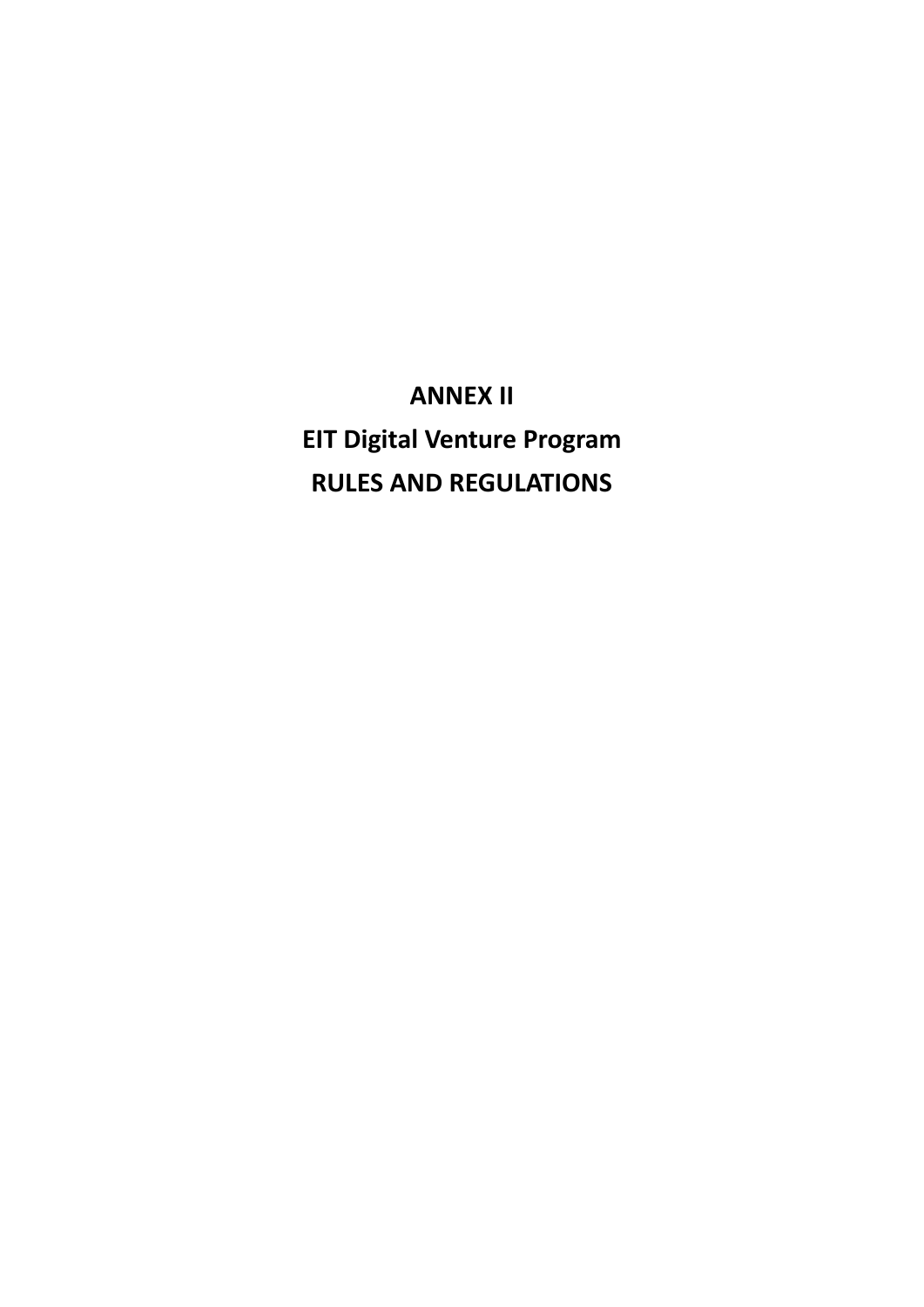# Sommario

| 2.3.1 |                                                                                                |  |  |
|-------|------------------------------------------------------------------------------------------------|--|--|
|       |                                                                                                |  |  |
|       |                                                                                                |  |  |
|       |                                                                                                |  |  |
|       |                                                                                                |  |  |
|       |                                                                                                |  |  |
|       |                                                                                                |  |  |
|       |                                                                                                |  |  |
|       |                                                                                                |  |  |
|       |                                                                                                |  |  |
|       |                                                                                                |  |  |
|       |                                                                                                |  |  |
|       |                                                                                                |  |  |
| 6     |                                                                                                |  |  |
| 7     |                                                                                                |  |  |
| 8     |                                                                                                |  |  |
| 9     |                                                                                                |  |  |
| 10    |                                                                                                |  |  |
| 11    |                                                                                                |  |  |
|       | 1.1<br>1.2<br>2.1<br>2.2<br>2.3<br>2.4<br>2.5<br>3.1<br>3.2<br>3.3<br>3.4<br>3.5<br>3.6<br>3.7 |  |  |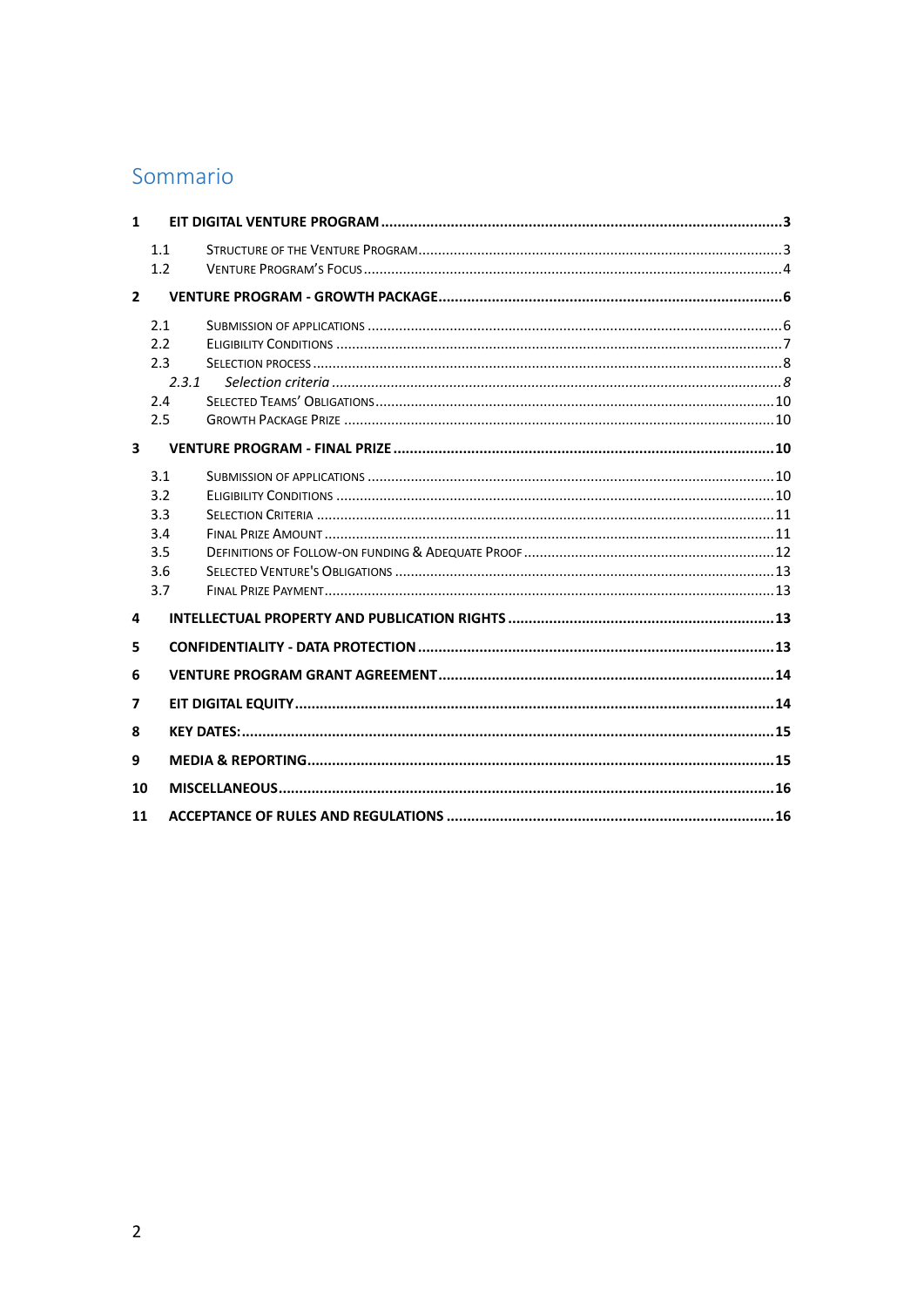# <span id="page-2-0"></span>**1 EIT Digital Venture Program**

With the objective of continually fostering the creation of new deep technology-based ventures, EIT Digital IVZW (hereinafter referred to as "EIT Digital"), an international non-profit association under Belgian law, with registered office at Rue Guimard 7, 1040 Brussels, Belgium, hereinafter EIT Digital registered under the Belgian company number 0831.431.639, is launching the EIT Digital Venture Program.

The EIT Digital Venture Program is a two-stage competition whose mission is to support the establishment of deep technology-based ventures by helping innovators in

- developing and finalizing their Minimal Viable Product (MVP)*<sup>1</sup>* , e.g. a marketvalidated functioning version of their product
- establishing their venture.

The program is executed and delivered by Innovation Partners of EIT Digital.

EIT Digital reserves the right to choose at its entire discretion and without any further liability on EIT Digital's part, to not execute this or any other regional edition in case the number of applications does not reach the required amount for the development of the program. EIT Digital shall communicate said circumstance to the applicants of the cancelled edition as soon as reasonably possible.

This particular call is open to residents in countries listed hereinafter.

**EU Member States**: Bulgaria, Croatia, Cyprus, Czech Republic, Estonia, Greece, Latvia, Lithuania, Malta, Poland, Portugal, Romania, Slovakia, Slovenia.

**H2020 Associated Countries in Europe:** Montenegro, Republic of North Macedonia, Serbia, Turkey, Ukraine.

### <span id="page-2-1"></span>**1.1 Structure of the Venture Program**

By applying to the Venture Program, teams participate in a two-stage competition. In the first stage teams have the chance to win a "Growth Package" consisting of a cash prize and participation in the pre-Acceleration Phase. Admission to the second stage requires the successful completion of the first stage and the incorporation of the venture, and gives applicants the chance to win the "Final Prize", a cash prize of either 10,000  $\epsilon$  or 20,000 € based on their performance. Established ventures will provide EIT Digital with equity.

 $1$  A minimum viable product (MVP) is a development technique in which a new product or website is developed with sufficient features to satisfy early adopters. The final, complete set of features is only designed and developed after considering feedback from the product's initial users.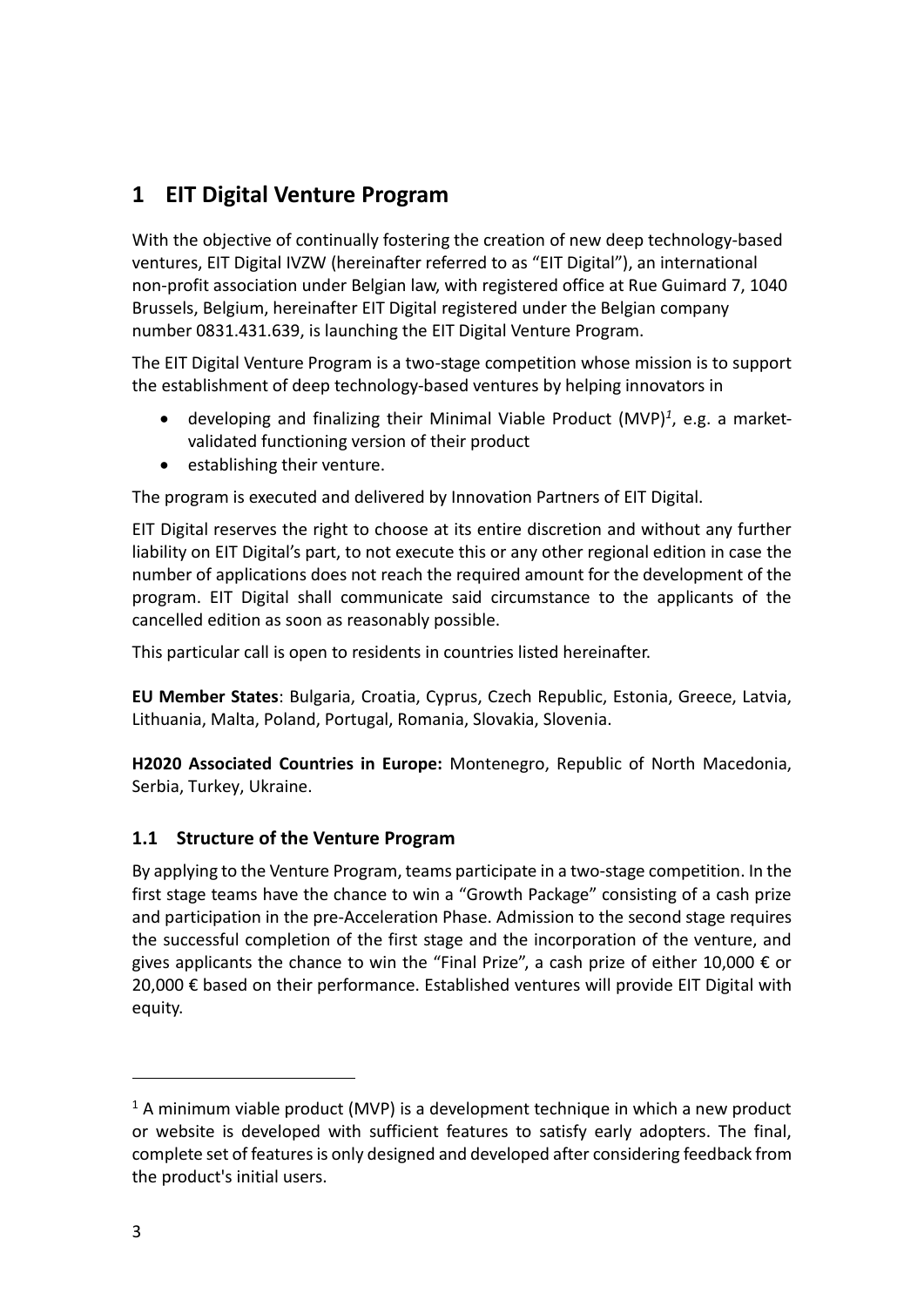#### **Growth Package**

The Growth Package consists of an 8 week pre-Acceleration Phase delivered by qualified experts, and a cash prize of 5,000  $\epsilon$ . The pre-Acceleration Phase will support teams in the development and finalization of their MVP and in the establishment of their venture. It will provide training in entrepreneurial skillset through a two-day bootcamp and an 8 week-long virtual mentoring program and features a Pitch Day as defined in the Venture Program. The pre-Acceleration Phase for this call will be executed by the EIT Digital Venture Program Partner and will be overseen by the Venture Program Committee consisting of 2 representatives from EIT Digital and 2 representatives of the Partner. The pre-Acceleration Phase will:

- Help selected teams to focus on market verticals & offer, shifting from a product to a market perspective.
- De-risk deep-tech ventures via product and market validation, pushing participants to test market hypotheses with real potential customers.
- Create opportunities for peer-to-peer learning among selected teams encouraging a strong community spirit that will last far beyond the end of the program.
- Enable participants to maximize their product-market fit by exposing them to real market actors in their target sectors.
- Prepare the participants for a seed stage investment from Business Angels or Venture Capital firms.

At the end of the pre-Acceleration Phase, successful participating teams are expected to have executed and validated their Minimal Viable Product (MVP) and to have established their one and only one venture through incorporation in one of the current 27 EU member states.

#### **Final Prize**

Teams that a) have been awarded the Growth Package and b) have successfully completed their MVP and incorporated their venture in one of the EU 27 countries , will be eligible to apply for a prize of either 10,000  $\epsilon$  or 20,000  $\epsilon$  depending on their performance, payable to the venture.

#### <span id="page-3-0"></span>**1.2 Venture Program's Focus**

EIT Digital Venture Program focuses on *deep innovation* - i.e., new deep-tech-leveraged global solutions requiring consistent human and financial resources to achieve commercialization. It targets strong value propositions from entrepreneurs, with an existing prototype or Proof of Concept (PoC) or who are anyway close to realizing their MVP.

The program focuses on 5 market verticals

#### *Digital Industry*

Digital Industry covers the seamless process from production to retail and the related supporting functions such as logistics and consumer engagement.

We are looking for innovative solutions to improve efficiency in production and retail, to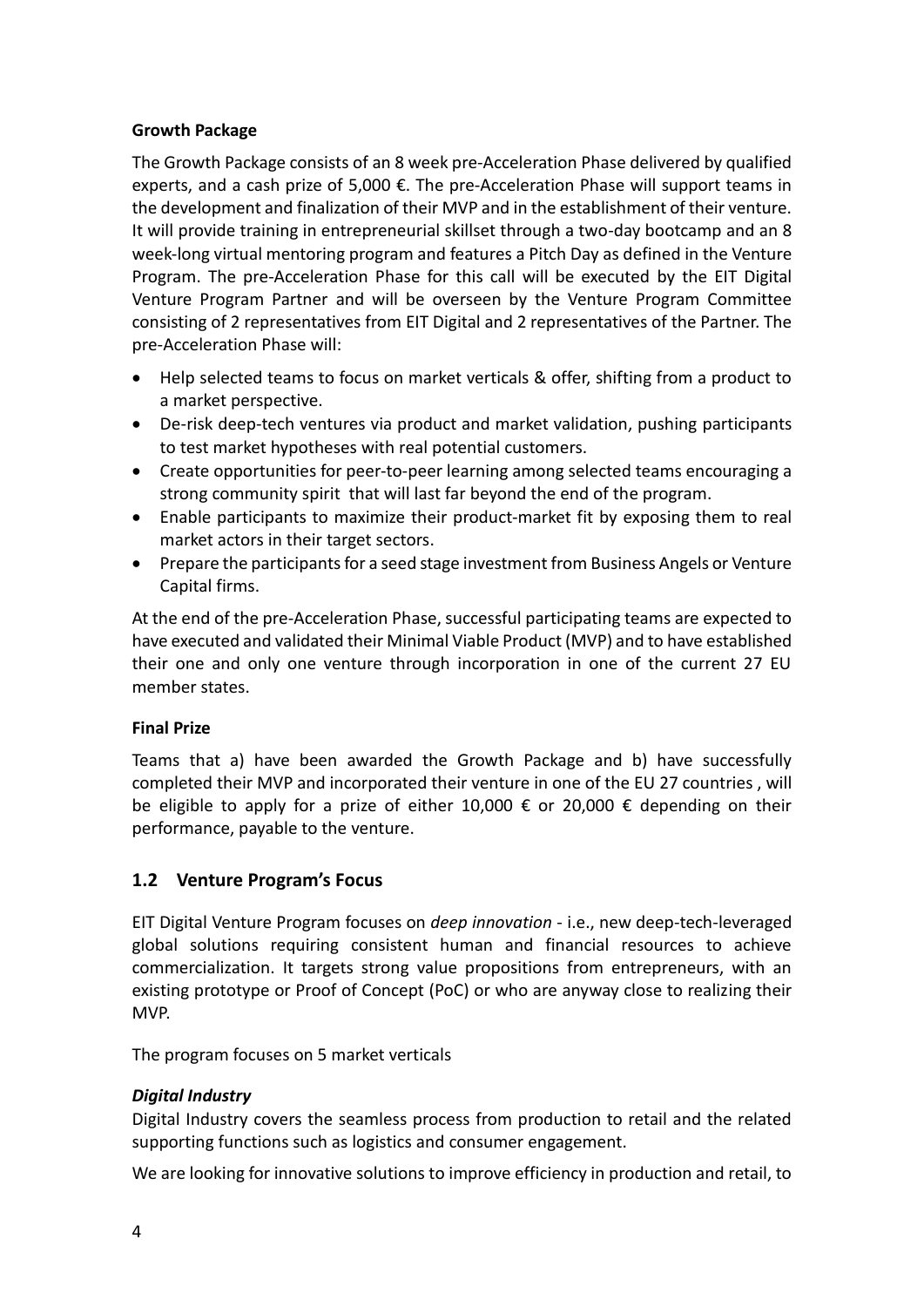better address customer needs, and to help save natural resources in manufacturing and logistics. This includes solutions creating value from big data collection, aggregation, analysis and visualization services (and their enabling technologies) for decentralized production management covering the complete product life cycle:

design, simulation, production, operation/consumption, maintenance, and consumer relationship frameworks. Value creation may also be achieved from dynamic and flexible omnichannel solutions for all kinds of commerce – physical, online or blended- which enable the seamless consumer experience in exploration, in choice of products, payment and delivery, as well as collection and analysis consumer trends and insight for logistics, retail operations and customer relationship management.

*Keywords*: Production and retail, manufacturing, IoT, logistics, big data

#### *Digital Cities*

Digital transformation of the cities through centralized, participative and collaborative interactions between city actors: government, city service providers, industry, citizens.

In the information area, we are looking for solutions to allow municipalities or regions to evolve from Open Data to an Urban Information Framework, creating value from big and real time data, audio/video flows generated by any sensors, IoT, social networks, crowd sensing, etc. Examples of expected new business models include semantic data browsing, data brokerage and trusted services between data providers and customers, as well as hyper-local services and local Internet networks. Additionally, solutions for a clean, quiet, stress-less and cost-effective mobility are of interest. Mobility as a Service integrating public, private, peer-to-peer, conventional, decarbonized or autonomous transport means in seamless door-to-door mobility services. Augmented and virtual reality solutions for city planners and tourists in situ with valuable added information about the past and potential future of city sights. Also, solutions improving the safety in the cities are expected, either for exceptional events such as concerts, climatic events or terrorist attacks, or in daily life, in the street, at home or at work. Traditional centralized systems need to be enhanced with citizen participation and collaboration at each step of risk management: risk analysis, prevention and mitigation strategies, training, prediction and post-event analysis.

*Keywords*: mobility, safety, e-government

#### *Digital Wellbeing*

Digital Wellbeing leverages digital technologies to stay healthy (prevention/early detection) or cope with an existing chronic condition. Both physical and mental wellbeing are considered.

The solutions should enable consumers to be well-informed about their wellbeing and to be able to use digital instrumentation to monitor and improve their quality of life, according to the motto "an ounce of prevention is worth at least a pound of cure". Good examples are products (unobtrusive sensors and actuators and associated software services) targeted at occupational and private health and fitness. The clear focus is on measures supporting prevention or secondary care for both physical and mental/cognitive impairments. Correlation of diverse data sources in a "big data"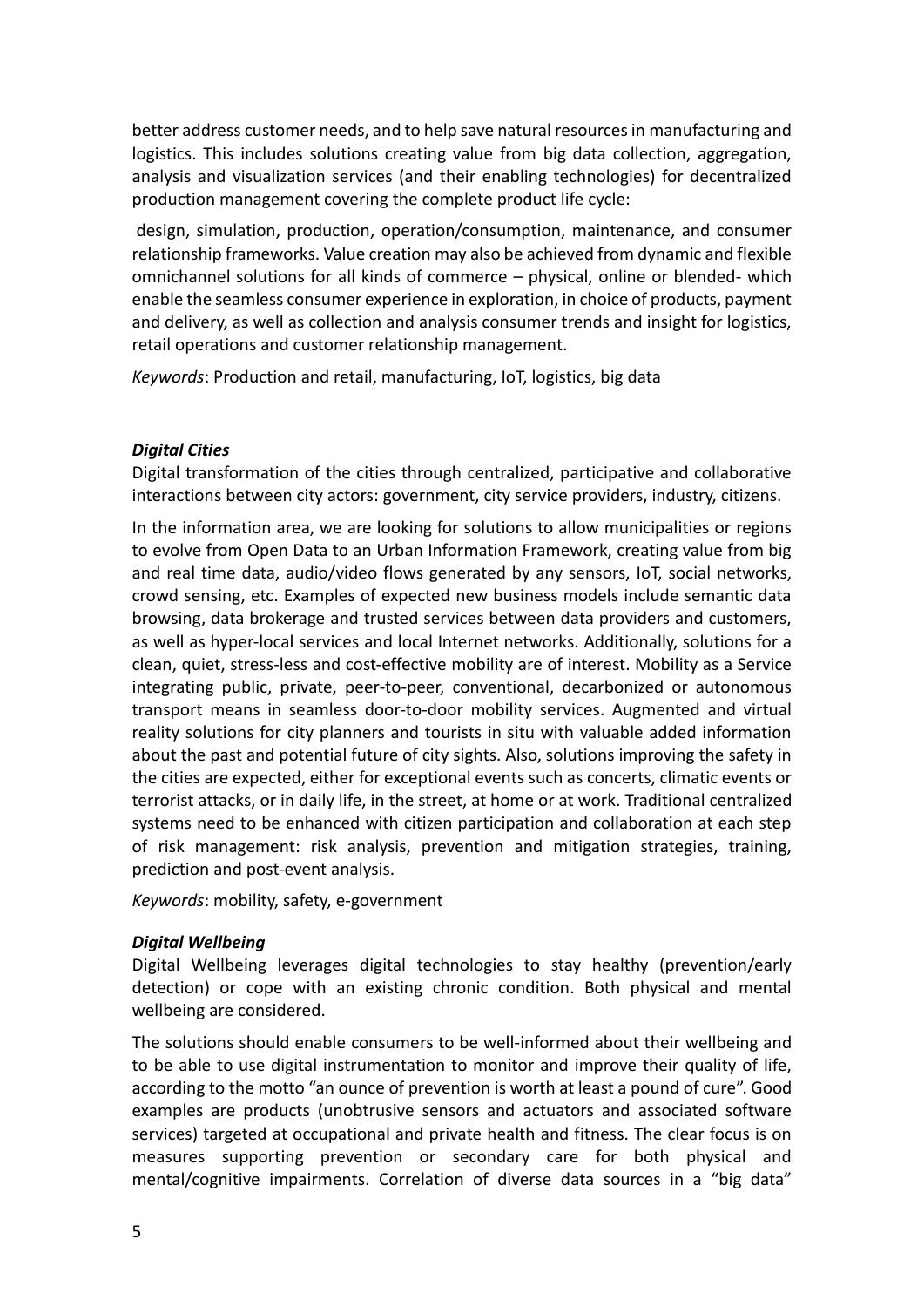approach is also important to get more relevant results. As the collected data is sensitive, privacy-aware systems are equally important. Solutions that delay the onset of physical and cognitive/mental conditions or cope with these conditions in a social context are considered as a triple win.

*Keywords*: prevention, fitness, monitoring, early detection, e-health

#### **Digital Tech**

Digital Tech is the core enabler of digital transformation, by providing secure, robust, responsive and intelligent communications and computation facilities.

In this category we have several targets: In networking, the focus lies in improving the mobile broadband infrastructure, network management tools based on software defined networks (SDN), and a multitude of IoT applications in the network area. In computing, we focus on Cloud Computing, Big Data, and Artificial Intelligence, especially technologies efficiently combining AI techniques such as machine learning and deep learning capabilities on top of the cloud & Big Data platform(s) in such a way that it leads to successful business. In security, we are looking for solutions on privacy, cyber security, and digital ID management. Of great interest are solutions enforcing the privacy-bydesign paradigm and the minimality principle in balance with usability, and usage of user-controllable privacy policies and assurance levels. We are also looking for data privacy solutions for cloud services through implementation of advanced cryptographic techniques.

*Keywords*: Cloud Computing, Big Data, AI, privacy, cyber security, digital ID management

#### *Digital Finance*

Delivery of innovative financial products and services through digital technology, with the objective of making financial systems more reliable, more transparent, and less dependent on central infrastructures.

Within this category, we are looking for disruptive solutions using blockchain technology for various applications, including payments, contract handling and voting. Technologies integrating Artificial Intelligence, pattern identification technologies, machine learning, natural language processing, homomorphic encryption and big data analytics are equally interesting. In addition, solutions improving interactions between customers and financial service providers, offering new and innovative approaches for customer relations and focusing on usability are part of the focus of the Digital Finance category.

*Key words:* blockchain technologies, pattern identification, machine learning, natural language processing, homomorphic encryption

# <span id="page-5-0"></span>**2 Venture Program - Growth Package**

#### <span id="page-5-1"></span>**2.1 Submission of applications**

Submissions are expected to be made by multidisciplinary teams of at least 2 individuals with both technology and management skills, that have an innovative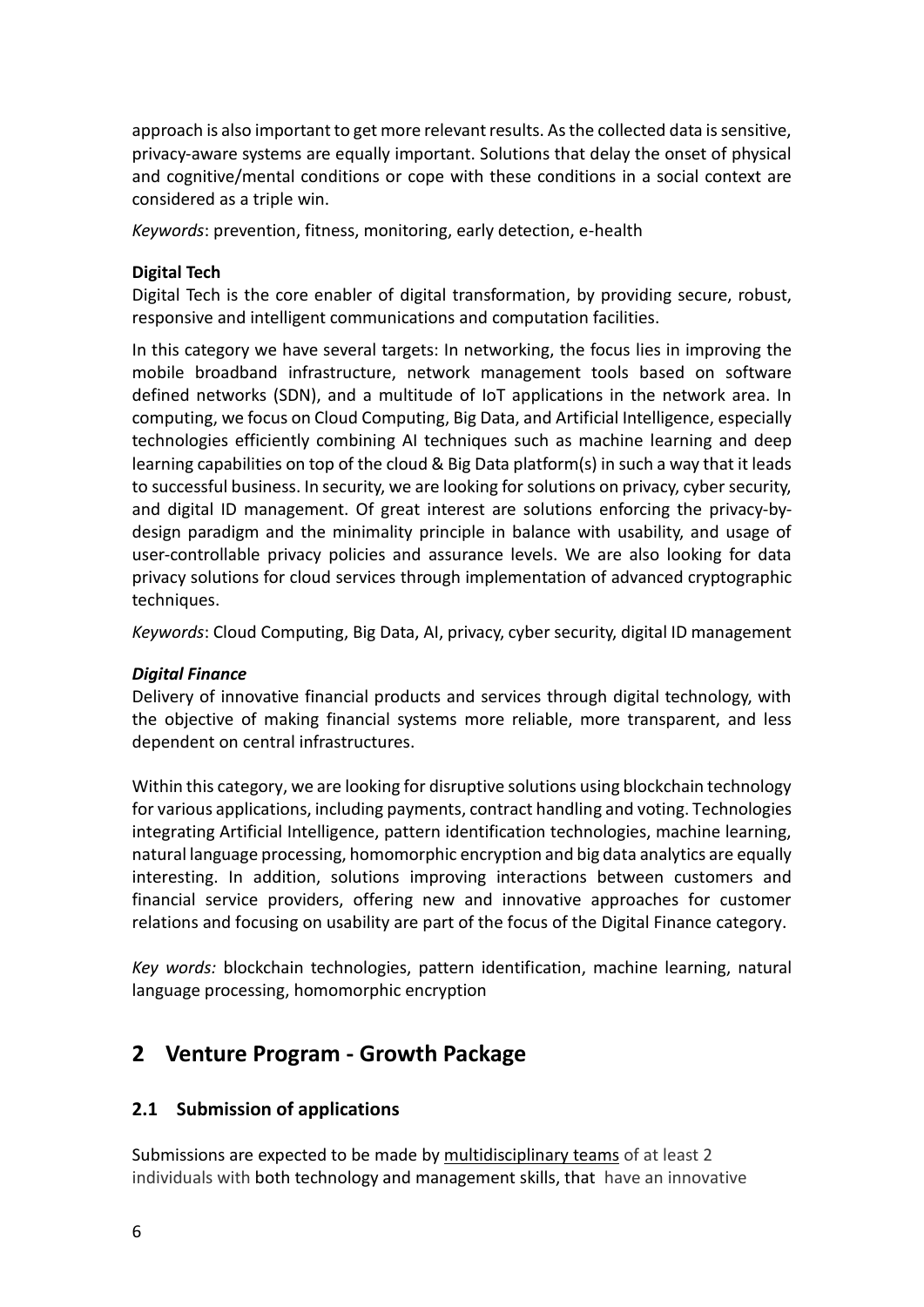business idea, PoC or prototype in Digital Industry, Digital Tech, Digital Wellbeing, Digital Finance and Digital Cities.

- All applications must be submitted in English using the application form provided onSubmittable online platform via provided link – no paper submissions will be considered.
- Submissions must be received no later than the **8 th April 2022, 23:59:00 CEST**

By submitting the requested information, teams represent and warrant that they have all rights, title and/or interest in their proposal, and that it is accurate and complete and that by submitting to the EIT Digital Venture Program, they are not and will not be likely to be violating any contract or third party rights, including any patents, copyright, trade secret, proprietary or confidential information, trademark, publicity or privacy right.

### <span id="page-6-0"></span>**2.2 Eligibility Conditions**

- All team members must be fully-fledged members of the team and must be listed in the online application form.
- A minimum number of 2 members per team are eligible to take part in the competition.
- Team members must be resident in one of the following countries:
	- EU Member States: Bulgaria, Croatia, Cyprus, Czech Republic, Estonia, Greece, Latvia, Lithuania, Malta, Poland, Portugal, Romania, Slovakia, Slovenia.
	- H2020 Associated Countries in Europe: Montenegro, Republic of North Macedonia, Serbia, Turkey, Ukraine**.**
- Each team can submit one and no more than one application.
- Applying teams must not have already established a legal entity for the project in question.
- Submissions must be legible once printed in black and white using default printer settings.
- Submissions must clearly specify the bank account which the 5,000  $\epsilon$  prize is to be paid to.
- Any source of funding that has an equity ownership component, including funding from non-managing founders, is considered institutional and must be clearly identified in the proposal.
- Teams that are in the process of securing arrangements for capital from any source must disclose the amounts and types of sources of capital (e.g.: Grants, Angel and or Venture Capitalists ("VC")) as well as amounts and dates. This information shall be clearly identified in their submissions and Teams shall keep the Venture Program Committee aware of such developments throughout the selection process. Such information will be treated as confidential.

The Venture Program Committee reserves the right to disqualify any submission that violates any of the points above. Disqualified submissions will not be reviewed and will receive no feedback.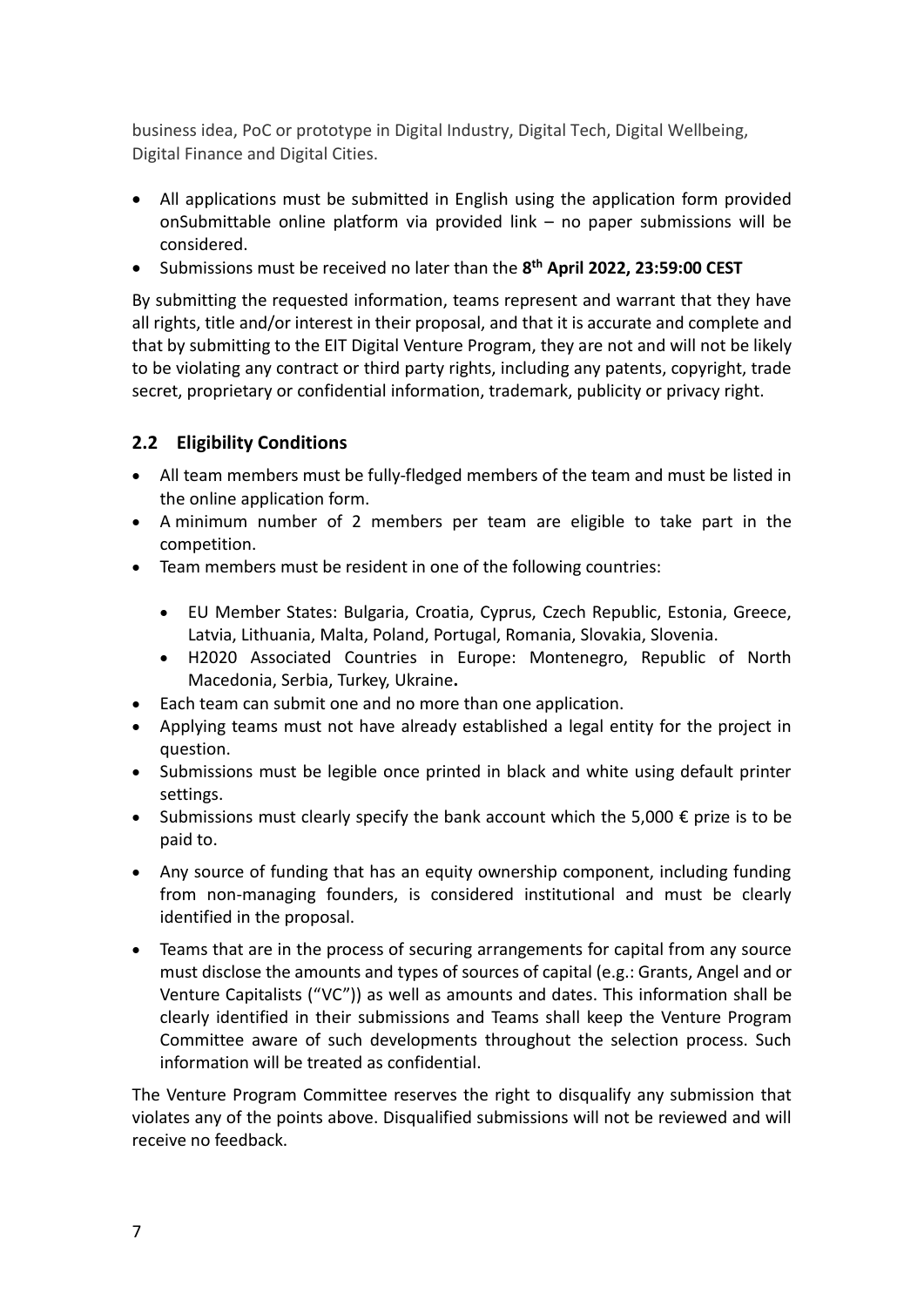### <span id="page-7-0"></span>**2.3 Selection process**

The selection process for the Growth Package will be performed by the Venture Program Selection Panel, appointed by the Venture Program Committee. The process will go through two phases:

- Application shortlisting, based on individual assessments provided by the Selection Panel members, followed by a consensus meeting.
- Interviews via video-conference with shortlisted teams.

Only shortlisted applicants will be contacted.

#### <span id="page-7-1"></span>*2.3.1 Selection criteria*

Submissions that describe exciting technological breakthroughs but fail to show a clear path to commercialization will not score well. The goal of the EIT Digital Venture Program is not to fund science, but to support the execution of the MVP and the establishment of a new venture.

The selection will focus on how well the team has prepared the submission, i.e.

- Their solution to a clearly identified market challenge within one of the verticals identified in Section 1, and the fit of the envisioned MVP to solve such a challenge demonstrated by the validation of at least a first mock-up prototype.
- The venture's business model, how it's going to be implemented and its scalability.
- Of the utmost importance, the quality of the team and its capability of executing the identified strategy, including clearly identified technical and business skills. Key operational aspects during the execution stage and how the support provided may or may not have an impact on it.
- General quality of the presentation and demonstrated communication skills.

In more detail, all submissions shall address the following points, always to the extent that this is allowed under applicable law, which will also constitute the main evaluation criteria.

#### **1) Team composition and fit of each member with the project**

Describe the core knowledge and expertise of each team member, as well as any areas of competence still in need of development within the team. Be as open and honest as possible. Describe also the team's access to knowledge and expertise in any specialist field outside yours but required to implement the solution envisaged, i.e. your product and / or service, and to establish your venture.

#### **2) Addressed market/business challenge and its dimension**

Through a 2 to 3 sentence statement, describe who is your customer and the challenge that your product and/ or service will actually solve or help to solve. Characterise clearly and quantitatively the current problems faced by customers with existing solutions (from competitors, direct and indirect).

#### **3) Technology underlying the product or service; uniqueness of the solution**

Please, keep in mind that the Venture Program targets deep-tech based solutions. Start by describing your technology, the stage of technical development you are at and what the next critical steps in development are to establish your MVP and have your solutions ready to launch in the market. What makes it different (better) from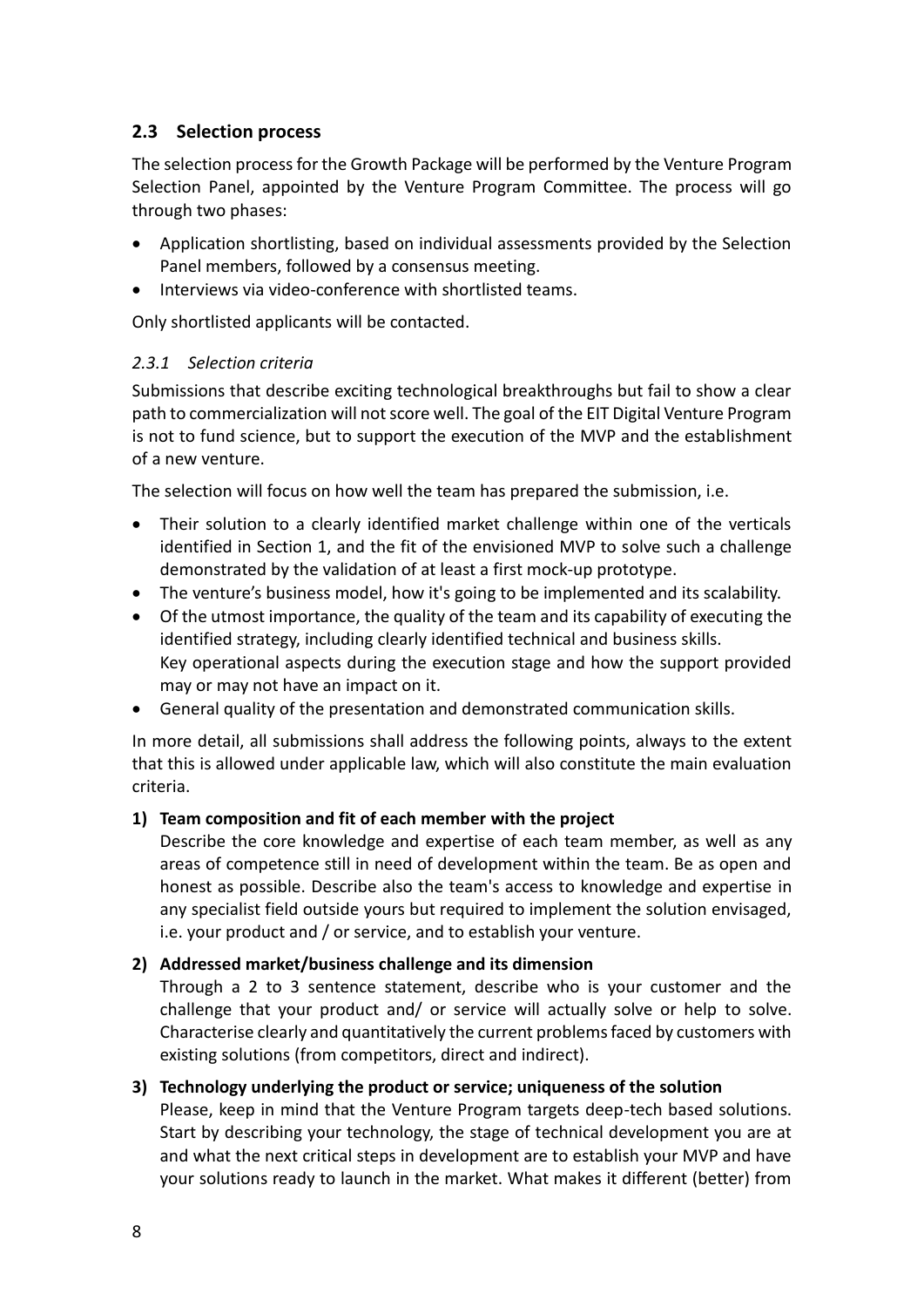existing solutions? Participants must refrain from disclosing any confidential information for that purpose. In other words, do not describe how your technology works but rather explain what technology it is, what it does and how it meets customers' needs. Also, explain your strategy for managing any Intellectual Property (IP) protection for your solution.

#### **4) Product/service innovativeness**

Through a clear, 2 to 3 sentence statement, describe your solution, the benefits for the customer and how it overcomes the problems identified in item 2. Be as quantitative as possible in the description of the benefits. For instance, do not just say that your solution "is better than.." but rather "enables XX% improvement in.."

#### **5) Global impact**

Describe the main characteristics (margins; emerging; consolidation stage, other) of the market in which you will introduce your solution (product or service) and in which way your value proposition (to the customer) makes it an attractive opportunity for an investor. Include the financial needs for implementation and the projected returns for a hypothetical investor. Also, highlight how the market has been growing and how it is expected to grow in the foreseeable future. Always quote and reference your sources. You will also need to focus on market sizes for the total and the addressable markets respectively, and make clear any economic, political, and regulatory issues that may limit market access.

#### **6) Risks associated with your business model**

Global investors expect teams responsible for their projects to apply international best practice in managing the risks and achieving the objectives of the project. Risk management needs to be balanced with the opportunities presented in a timely and cost-effective manner. Clearly identify the main risks involved in your business model and strategy. Document the risks and the severity of any legal/regulatory issue (e.g. International standards, issues with privacy regulation, IP disclosures and protection strategies, etc.). Provide a discussion of the budgetary implications of dealing with the above risks, being honest about possible costs no matter how uncertain such estimates may be.

At least 3 Selection Panel members will individually rate each application according to the above listed Selection Criteria. Each category will be scored on a scale from 1 to 5 by the Panel members where:

- Poor criterion is inadequately addressed or there are serious inherent weaknesses
- Fair application broadly addresses the criterion, but there are significant weaknesses
- Good application addresses the criterion well, but a number of shortcomings are present
- Very good application addresses the criterion very well, but a small number of shortcomings are present
- Excellent application successfully addresses all relevant aspects of the criterion. Any shortcomings are minor.

The maximum score attainable is 30.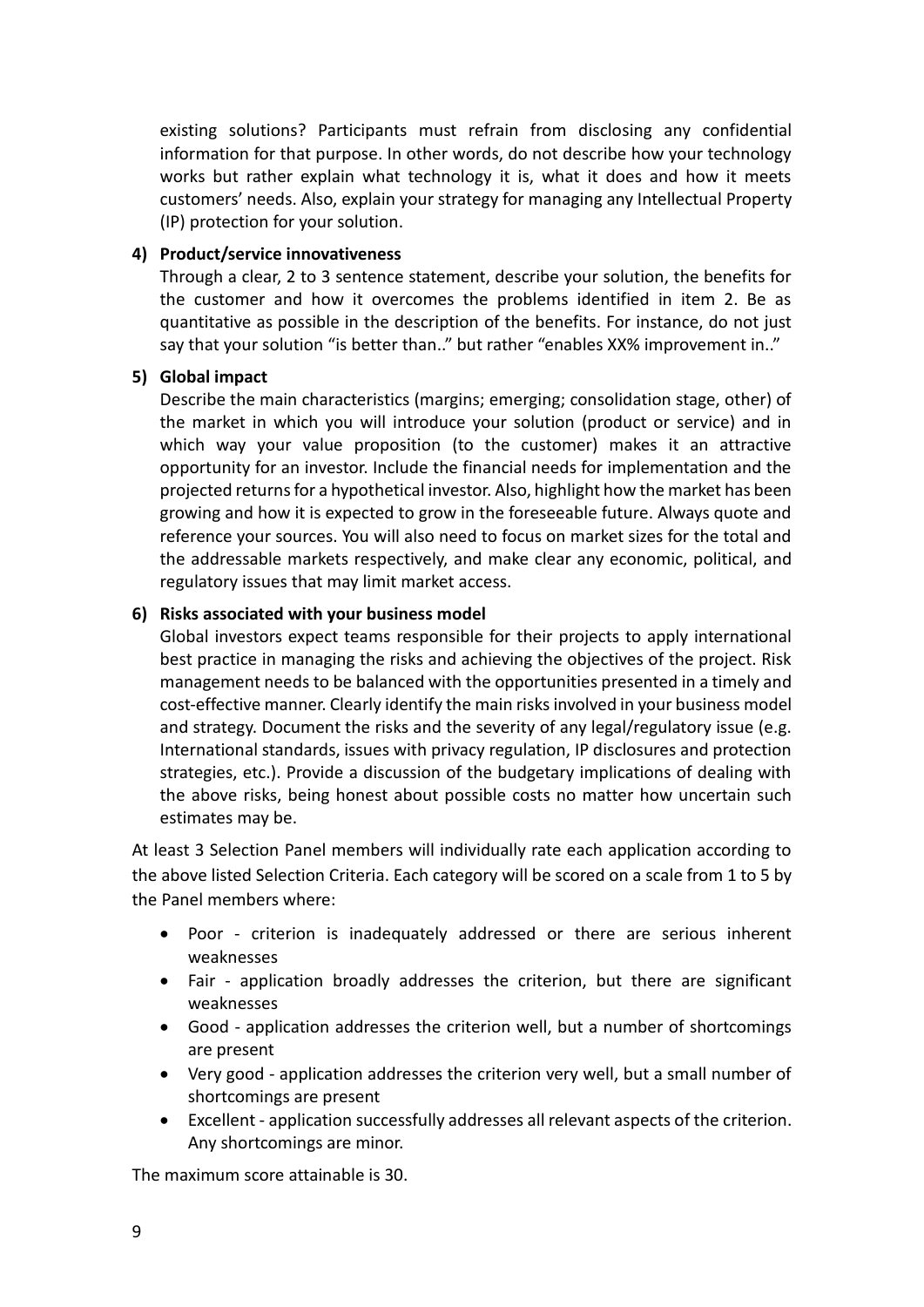After individual assessments, the Panel will convene in a consensus meeting and select the applicants to invite to individual interviews, with the aim of gathering additional information and clarifying possible pending issues.

After the interviews, the Selection Panel will rank the shortlisted applicants and provide, by consensus, the list of the winners of the Growth Package Prize.

## <span id="page-9-0"></span>**2.4 Selected Teams' Obligations**

Selected teams will receive from EIT Digital confirmation of their selection and EIT Digital will provide them with the following package of contract documents to sign:

- The "Venture Program 2022- Growth Package PRIZE AGREEMENT" with EIT Digital (see below), including
	- o A **Rules & Regulations** acceptance confirmation.
	- o Signed copy of a SAFE (Simple Agreement for Future Equity) letter which will be countersigned by an authorized representative of EIT Digital.

Each team member will have a maximum of three working days, upon request from EIT Digital to sign (each team member) and send electronically the full contract for the Venture Program 2022- Growth Package PRIZE AGREEMENT listed just here above.

### <span id="page-9-1"></span>**2.5 Growth Package Prize**

Signature of all the documents in section 2.4 is required to receive the Growth Package prize. The prize can only be granted as a full package, and not divided into single items.

If all agreements in section 2.4 have been effected, the €5,000 cash prize shall be issued within three weeks to the bank account specified in the application.

The prize winners shall be responsible for all possible taxes, wire transfer costs and other possible costs related to the payment of prize amounts.

## <span id="page-9-2"></span>**3 Venture Program - Final Prize**

### <span id="page-9-3"></span>**3.1 Submission of applications**

Submissions are reserved to the ventures - established in one of the EU27 countries or in the UK - by the teams that had been awarded the Growth Package. All applications must be received no later than the **1 st September 2022, 23:59:00 CEST**.

### <span id="page-9-4"></span>**3.2 Eligibility Conditions**

Application is reserved to ventures established by teams that

- have been awarded the Growth Package
- have actively participated in the entire pre-Acceleration Phase (see 1.1)
- have attended the entire two-day Bootcamp on a FULL TIME basis
- have participated in the final Pitch Day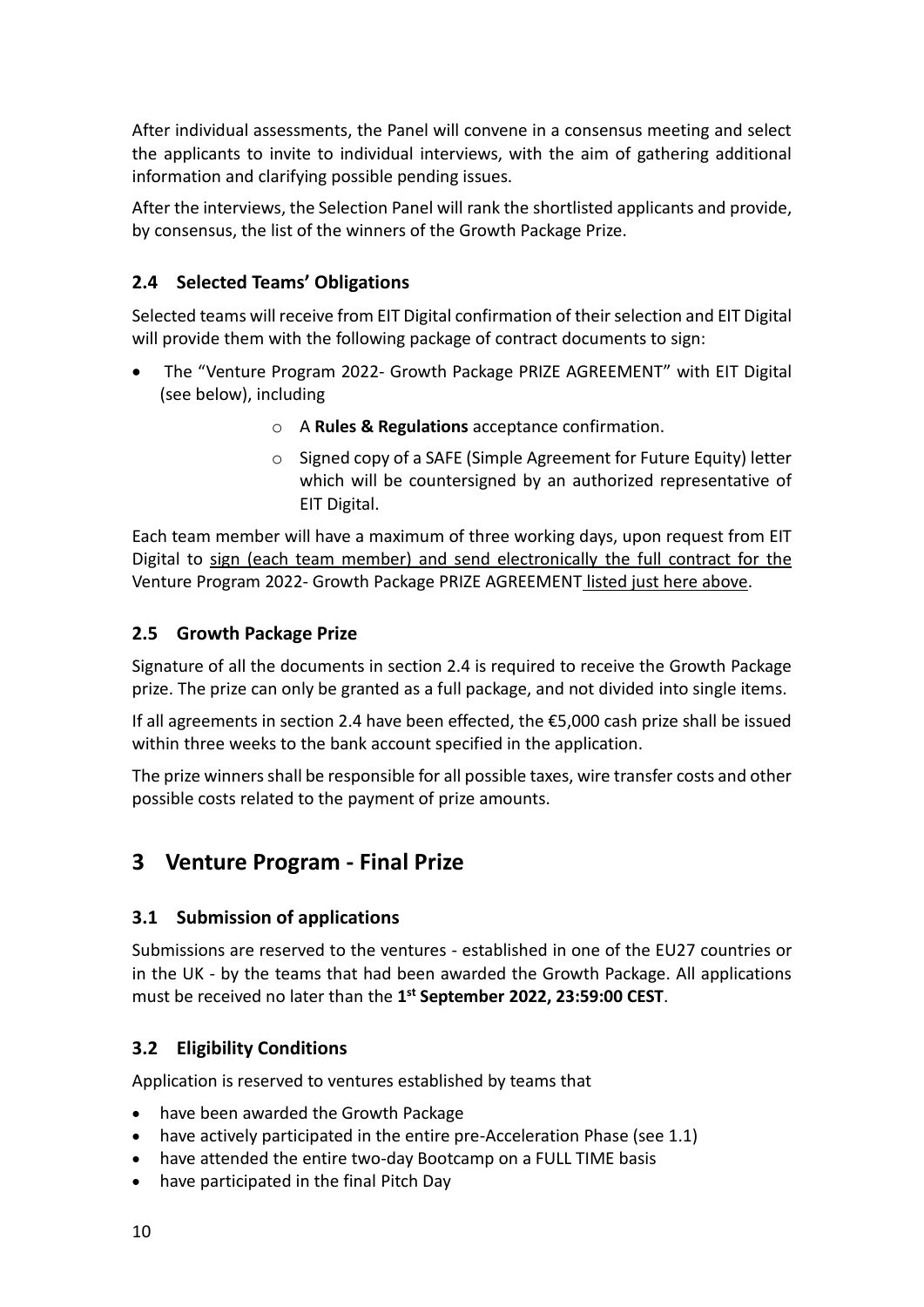• have incorporated one and just one company based on the project in one of the current 27 EU member states.

The selection will be performed by the Venture Program Selection Panel.

### <span id="page-10-0"></span>**3.3 Selection Criteria**

Applications to the Final Prize (first tranche and second tranche) will focus on the description of the finalized MVP and customer tests and their quality (2 pages max).

- The MVP must show clear prioritization of "minimum" features and the team must outline the hypotheses on which these are based
- Advanced technological level of MVP (not a "paper-test")
- Data collected for the MVP: prove relevancy in terms of both size and quality
- Based on the MVP a clear product-market fit should be demonstrated, including an analysis of target customers and how the MVP addressed their specific business needs (both quantitative and qualitative).

A least 3 Selection Panel Members will individually review each application and, based on the above mentioned 4 Selection Criteria, assign a score. Each selection criterion will be scored on a scale from 1 to 5 by the Panel members where:

- Poor criterion is inadequately addressed or there are serious inherent weaknesses
- Fair application broadly addresses the criterion, but there are significant weaknesses
- Good application addresses the criterion well, but a number of shortcomings are present
- Very good application addresses the criterion very well, but a small number of shortcomings are present
- Excellent application successfully addresses all relevant aspects of the criterion. Any shortcomings are minor.

The maximum score attainable is 20. Individual assessments will be discussed by the Panel members in a consensus meeting to produce the list of the winners of the Final Prize.

### <span id="page-10-1"></span>**3.4 Final Prize Amount**

The Final Prize Amount consists of two tranches:

- 1) Applications with a final score greater than or equal to 16 will receive 10,000  $\epsilon$ (the first tranche)
- 2) A maximum of 10 ventures **across the EITDigital Venture Program in 2022**, who
	- a. have received or are in the process of receiving Follow-on Funding of at least 50,000  $\epsilon$  from a 3<sup>rd</sup> party as defined in 3.5a and
	- b. have provided adequate proof of it to EIT Digital according to section 3.5b– before 27th November 2022, 23:59:00 CET.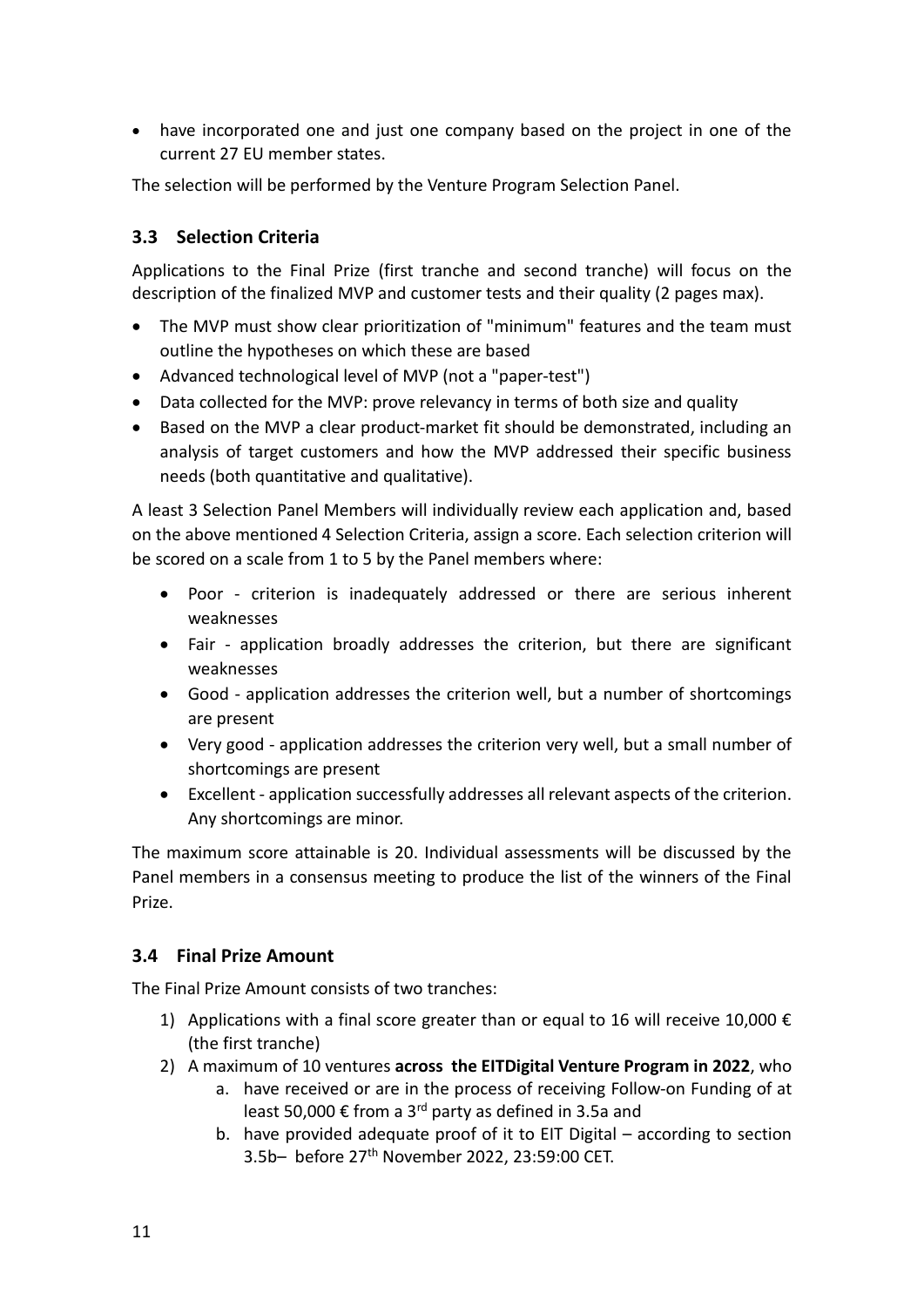will receive an additional 10,000 € (the second tranche). The allocation of such a second tranche shall be determined on a "first-come-first-serve" basis amongst the ventures participating **across the EIT Digital Venture Program in 2022**.

### <span id="page-11-0"></span>**3.5 Definitions of Follow-on funding & Adequate Proof of Follow-on Funding**

a. Definition of Follow-on Funding

Follow-on Funding is defined as either

• a signed commitment (e.g. term sheet) on the provision of funding of at least 50,000 € in cash by a 3rd party with a clearly expressed interest in acquiring equity in the applicant's company. Loans, without the intent to acquire equity in the applicant's company are excluded. Convertible notes with the provision to turn into equity are included.

Or

a signed cash prize commitment from a third party of at least 50,000  $\epsilon$  granted to the incorporated venture for their achievements.

b. Definition of Adequate Proof of Follow-on Funding

Proof of the follow-up financing consists of a written contract signed and stamped where required, by both the incorporated applicant venture and the 3<sup>rd</sup> party fund provider before 27<sup>th</sup> November 2022, 23:59:00 CET.

The proof must be provided by electronic means via the submittable platform:

<https://eitdigital-venture-program.submittable.com/submit>

Submissions will be possible from the start of the Final Prize submission period until the 27<sup>th</sup> November 2022 23:59:00 Central European Time. EIT Digital does not take responsibility for technical problems on the website.

The timestamp of the reception of the proof document as registered by the application portal is decisive for the eligibility, as only the 10 first are eligible.

Applicants across all regional editions will qualify for the second tranche of the Final Prize Amount.

The validity of the provided documentation will be checked and confirmed by EIT Digital's Legal Department only after 27<sup>th</sup> November 2022. No information on the validity of the provided proof nor about the number of requests received for the second tranche of the Final Prize will be shared with applicants beforehand.

EIT Digital shall publish in its website (in the section for the Venture Program [\(http://www.eitdigtial.eu/venture-program\)](http://www.eitdigtial.eu/venture-program) the list of the 10 first ventures having provided adequate proof of the funding as stated in this clause, along with the timestamp of the reception by EIT Digital of the proof documents.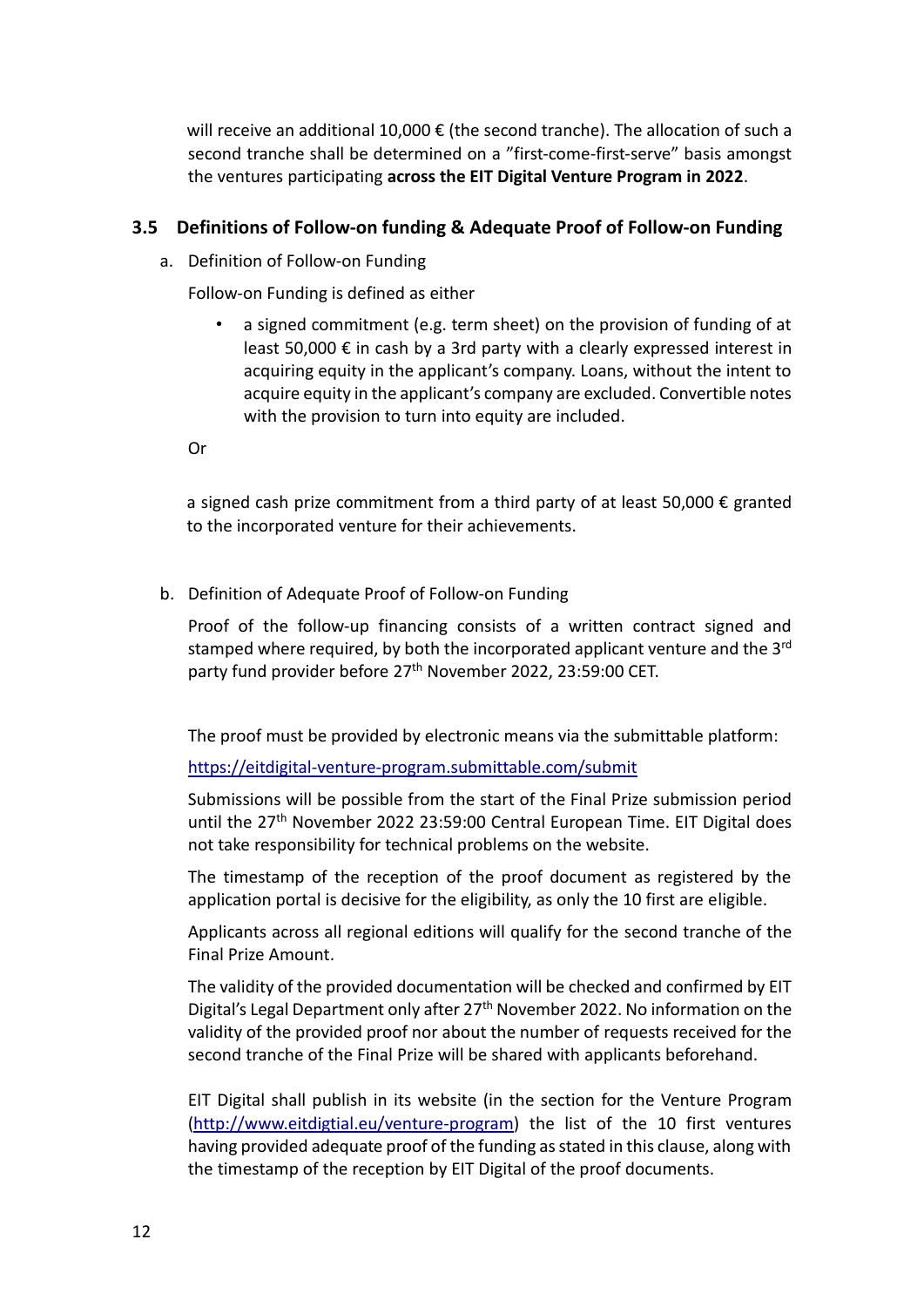### <span id="page-12-0"></span>**3.6 Selected Ventures' Obligations**

Selected ventures will receive from EIT Digital the confirmation of their selection and EIT Digital will provide them with the following package of contract documents to sign:

- The "Venture Program 2022- Final PRIZE AGREEMENT" with EIT Digital (see below), including among other documents
	- o Conditions from the Framework Participation Agreement (FPA), and
	- o the set of **Rules & Regulations**.

Each team member will have a maximum of three working days, upon request from EIT Digital, to sign (each team member) and send electronically the full Venture Program 2022- Final Prize AGREEMENT listed just hereabove.

### <span id="page-12-1"></span>**3.7 Final Prize Payment**

Signature of the documents in section 3.6 is required to receive the first part of the Final Prize. Each prize can only be awarded to a single venture.

If all agreements in section 3.6 have been effected, the 10,000  $\epsilon$  cash prize shall be issued within no more than two weeks .

If applications qualify for the second tranche of the Final Prize, as defined in 3.4, and meet the requirements in 3.5, the second tranche of 10,000  $\epsilon$  shall be issued no later than 31st December 2022.

The prize winners shall be responsible for all possible taxes, wire transfer costs and other possible costs related to the payment of prize amounts.

# <span id="page-12-2"></span>**4 Intellectual Property and Publication Rights**

Participants retain full and exclusive ownership of a) their prior information and intellectual property rights; b) any additional information and intellectual property right they might develop through the Venture Program.

# <span id="page-12-3"></span>**5 Confidentiality - Data Protection**

The sole purpose of the collection of data is to verify the eligibility of the proposals, identify the best teams or assess the quality of the achieved MVP. Only for the purposes of the execution of the competition will participants provide their name, postal address, email address and telephone number ("personal data"). EIT Digital will process the submitted material according to Belgian law.

The Venture Program Selection Panel members are the only individuals who may have access to the submitted information. All necessary steps are taken to limit access to the submitted information.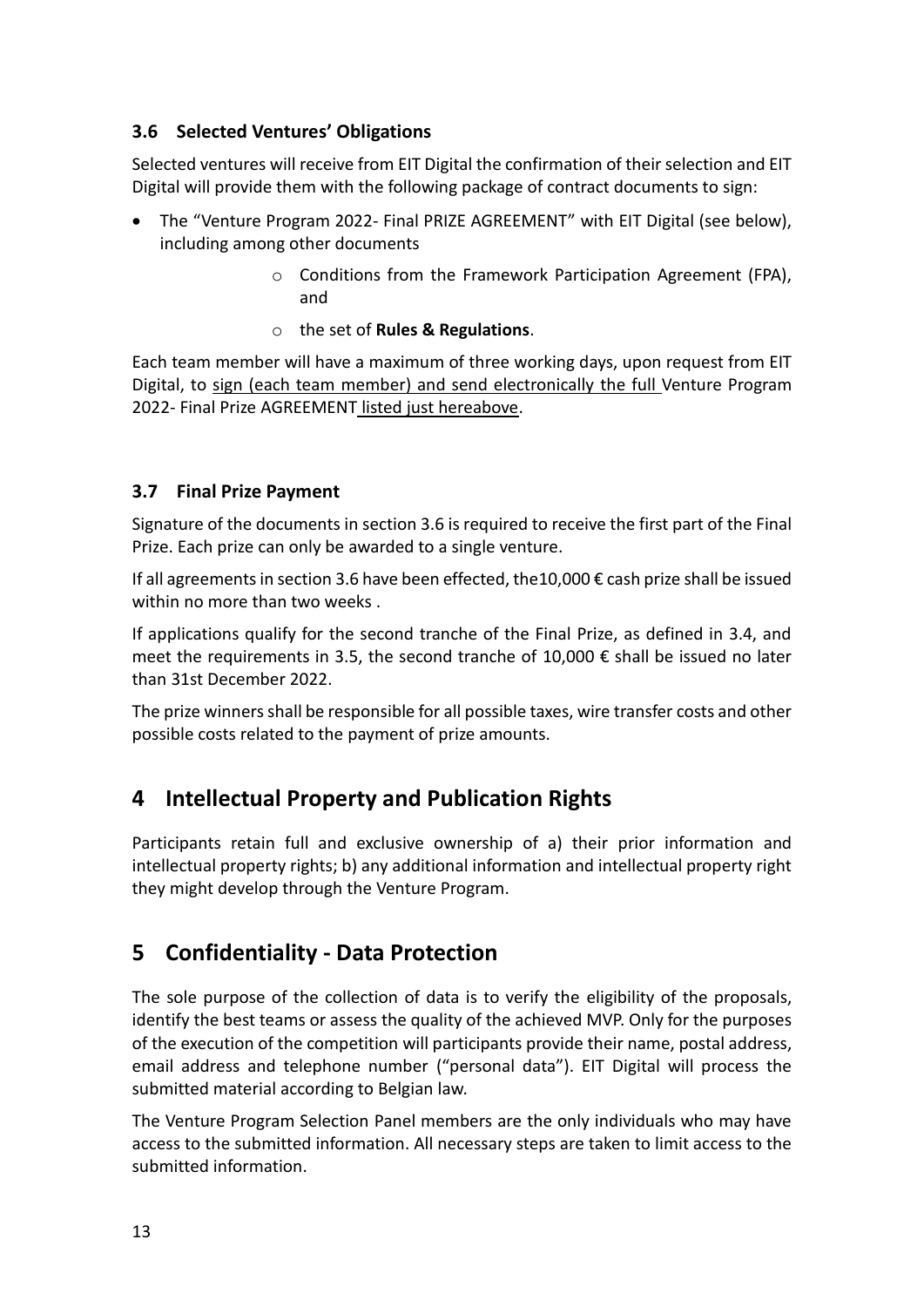The Selection Panel will consist of people used to dealing with confidential material on a regular basis. If some part of the submitted information is confidential, applicants will have to clearly mark that information as "CONFIDENTIAL," and the Venture Program Committee will retain that legend in any copy of the material provided to the Selection Panel. However, even if candidates mark their information as confidential, there will be no confidentiality obligation by any recipient of the summary for information which:

- i. Is publicly available prior to the time of its disclosure to the Venture Program or becomes publicly available thereafter through no wrongful act of the recipient, or
- ii. Was known to the recipient prior to the date of disclosure or becomes known to the recipient thereafter from a third party having an apparent *bona fide* right to disclose the information, or
- iii. Is disclosed by the recipient in accordance with recipient's approval, or
- iv. Is disclosed by the recipient or any member of his/her team without restriction on further disclosure, or is independently developed by a recipient; or
- v. The recipient is obligated to disclose to comply with applicable laws or regulations, or with a court or administrative order.

By applying to the Venture Program, applicants consent that EIT Digital IVZW will collect, transfer, process, store and delete their data under above-mentioned conditions.

# <span id="page-13-0"></span>**6 Venture Program Grant Agreement**

The participation of the selected teams in the two stages of the Venture Program will be regulated by two Venture Program Grant Agreements to be signed with EIT Digital:

- "EIT DIGITAL Venture Program 2022 Growth Package PRIZE AGREEMENT" which regulates the first stage of the program (see section 2). According to this agreement, each selected team has the right to receive the Growth Package and access the competition for the Final Prize.
- "EIT DIGITAL Venture Program 2022 FINAL PRIZE AGREEMENT" which regulates the second stage of the Venture Program (see section 3). According to this agreement, selected ventures have the right to receive the Final Prize.

# <span id="page-13-1"></span>**7 EIT Digital Equity**

By submitting an application to the EIT DIGITAL Venture Program, participants commit to provide EIT Digital with equity in the venture, being a company incorporated (the NEWCO) within 2 years of the signature of the "EIT DIGITAL Venture Program 2022 - Growth Package PRIZE AGREEMENT", in which participants directly or indirectly have a majority stake and which has been developed through their participation in the Venture Program.

- That equity will correspond to 5% shares at nominal value of the Venture, according to the terms stipulated in the **SIMPLE AGREEMENT FOR FUTURE "EQUITY"**.
- The 5% equity must be granted to EIT Digital irrespective of whether the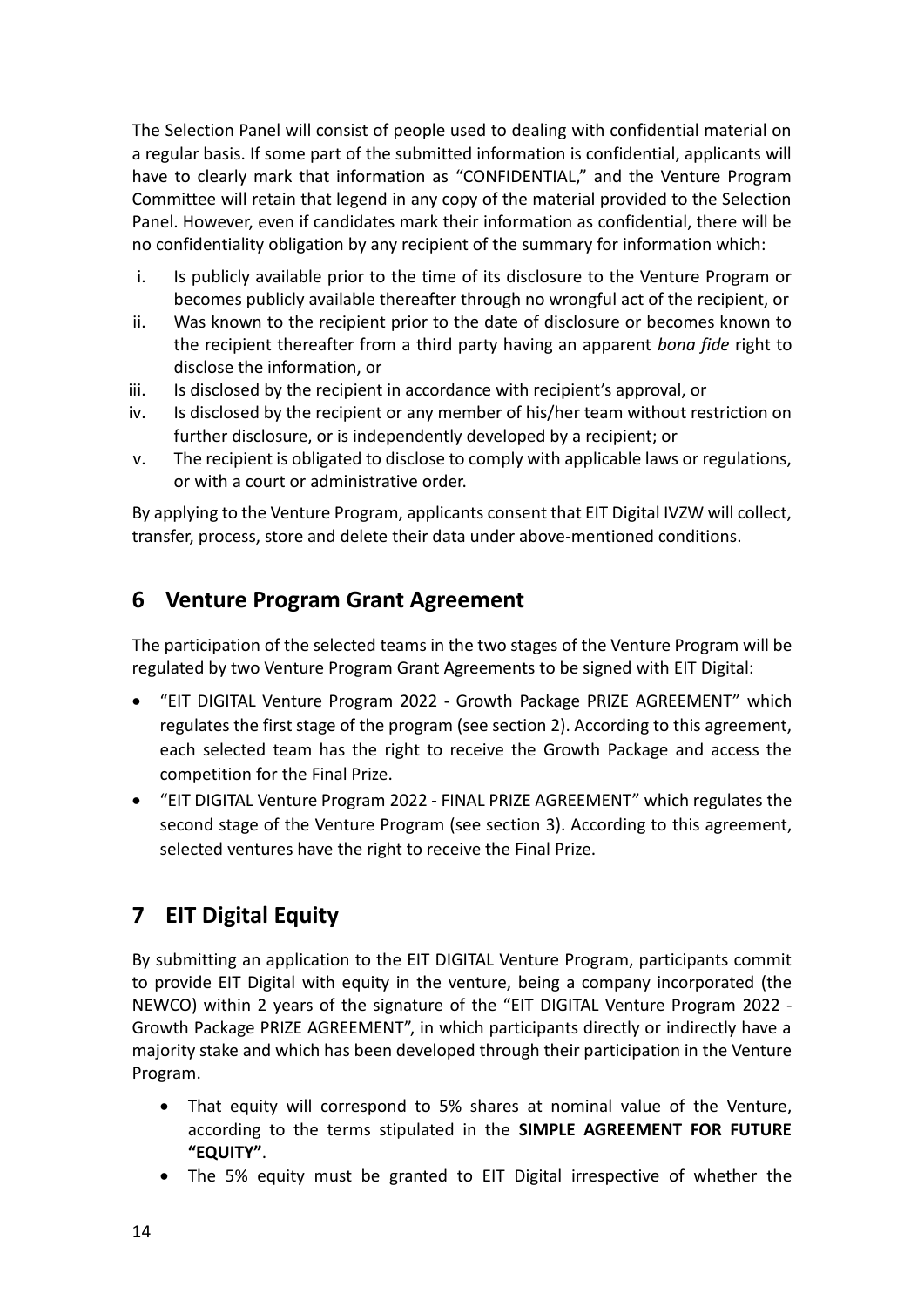established venture has applied for the Final Prize and/or the outcomes thereof.

• A Share Transfer Agreement must be signed within the same year of incorporation or within a maximum of 100 days from the incorporation of the NEWCO.

# <span id="page-14-0"></span>**8 EIT Digital Venture Program Schedule:**

## **8.1 Key Dates:**

| Growth Package Submissions Deadline                 | 8 <sup>th</sup> April 2022                    |  |
|-----------------------------------------------------|-----------------------------------------------|--|
| Selection Interviews (via video conferencing calls) | Until 20 <sup>th</sup> April 2022             |  |
| Announcement of Growth Package Winners              | Until 25 <sup>th</sup> April 2022             |  |
| Growth Package Contracts signature                  | Until 5 <sup>th</sup> May 2022                |  |
| Growth Package Cash Prize                           | Until 20 <sup>th</sup> May 2022               |  |
| Pre-Acceleration Program Period                     | $10^{th}$ May to $30^{th}$ June<br>2022       |  |
| <b>Bootcamps</b>                                    | 10 <sup>th</sup> to 20 <sup>th</sup> May 2022 |  |
| Demo Day                                            | Until 10 <sup>th</sup> July 2022              |  |
| <b>Final Prize Submission Deadline</b>              | 1st September 2022                            |  |
| Announcement of Final Prize (first tranche)         | 16 <sup>th</sup> September 2022               |  |
| <b>Additional Funding Deadline</b>                  | 27 <sup>th</sup> November 2022                |  |
| Announcement of Final Prize (second tranche)        | 21 <sup>st</sup> December 2022                |  |

- 8.2 The pre-Acceleration Phase for this call will be executed by EIT Digital Venture Program Partners.
- 8.3 The pre-Acceleration Phase will be overseen by the Venture Program Committee consisting of 2 (two) representatives from EIT Digital and 2 (two) representatives of the respective Partner in charge.

## <span id="page-14-1"></span>**9 Media & Reporting**

All teams are required to participate in media and reporting opportunities related to the EIT Digital Venture Program. This includes, but is not limited to, the following opportunities:

1. All teams will be asked to provide a 500 character (without spaces) description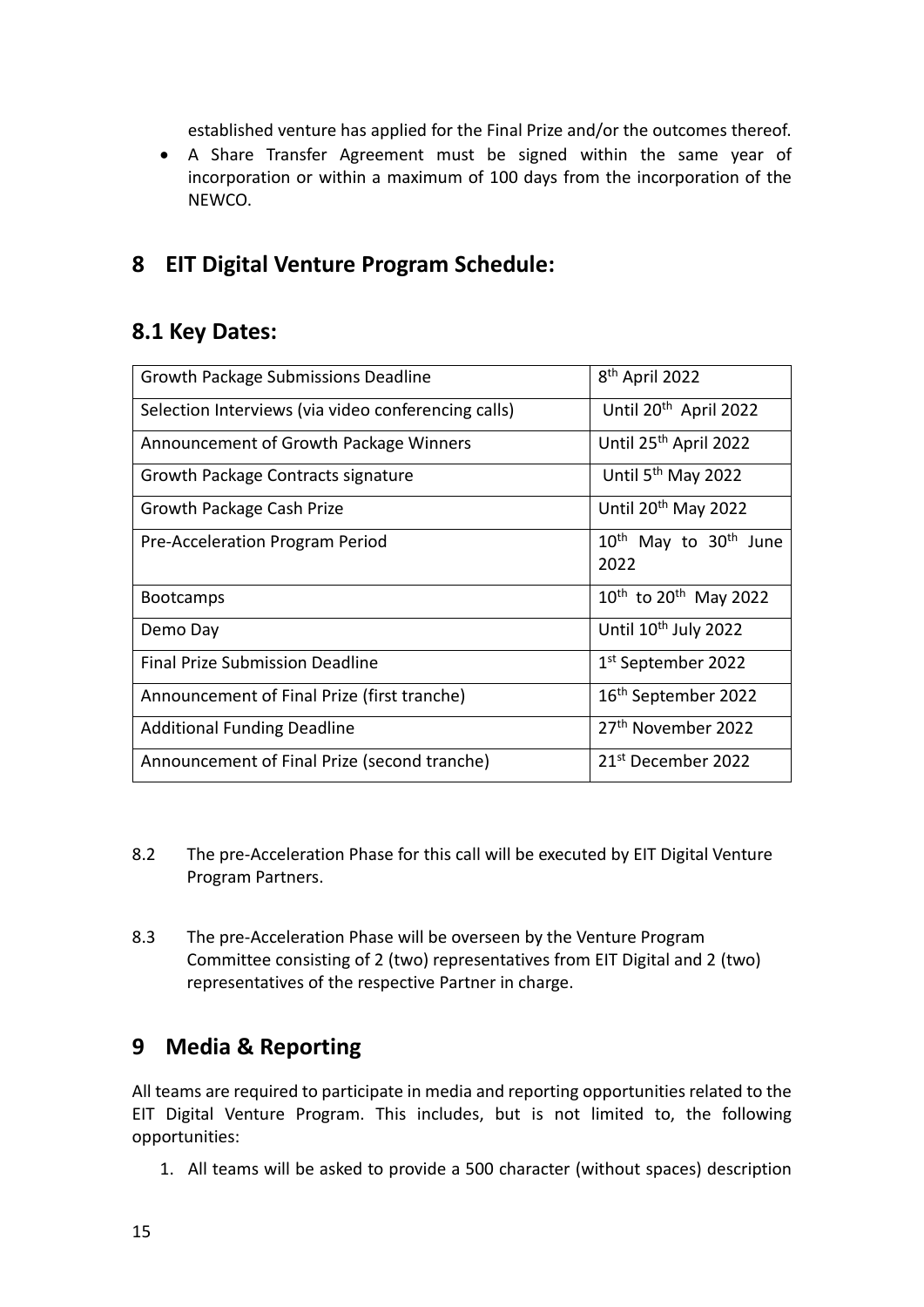in English during the Bootcamp that will be made available to media and may be released publicly, either in part or in its entirety;

- 2. All teams may be asked to speak to the media in interviews related to EIT DIGITAL Venture Program and when requested by the Venture Program committee. Where possible, the EIT DIGITAL Venture program organizers will provide media coaching & mentoring before such occasions.
- 3. All teams may be asked to provide quotes and/or content press releases related to EIT DIGITAL Venture Program and when requested by the Venture Program committee;
- 4. Participating in media and press opportunities in no way, shape or form requires teams to disclose any proprietary or otherwise confidential information related to their businesses. The Venture Program committee agrees to provide consultation to any team, upon request, to avoid such disclosures while participating in press related opportunities.
- 5. EIT Digital Venture Program will conduct at least yearly an "impact" survey which all participants are obliged to complete, including jobs created, financing raised, revenue generated among other critical information and this during a period of 7 years. EIT Digital Venture Program will use such information only in aggregate form. Any discrete use of the data will always require pre-approval by the participants.

# <span id="page-15-0"></span>**10 Miscellaneous**

- 1. The participants agree that they will explicitly use the branding of "EIT DIGITAL Venture Program" in any advertising or public presentation further to being selected to the accelerator, in accordance with the instructions for the use of the brand.
- 2. THE VENTURE PROGRAM COMMITTEE MAKES NO REPRESENTATIONS OR WARRANTIES OF ANY KIND CONCERNING THE PROGRAM, OR ITS OUTCOME EXPRESS OR IMPLIED. IN NO EVENT SHALL EIT DIGITAL, ITS DIRECTORS, OFFICERS, EMPLOYEES AND PARTNERS BE LIABLE FOR ANY ADVICE, INFORMATION OR DECISIONS MADE IN THE FRAMEWORK OF THE EIT DIGITAL VENTURE PROGRAM. IN NO EVENT SHALL EIT DIGITAL INCUR ANY LIABILITY FOR INCIDENTAL OR CONSEQUENTIAL DAMAGES OF ANY KIND, INCLUDING BUT NOT LIMITED TO ECONOMIC DAMAGES AND LOST PROFITS. THE LIABILITY OF EIT DIGITAL SHALL IN ANY EVENT BE LIMITED TO THE AMOUNT OF 1.000 EUR.

# <span id="page-15-1"></span>**11 Acceptance of Rules and Regulations**

By submitting the application form, participants agree to the Rules and Regulations, which form part of the submission. Participants agree that they have no legal entitlement to any prize whatsoever.

EIT Digital IVZW reserves the right to make reasonable amendments to these Rules and Regulations. Amendments and additions to these Rules and Regulations shall be valid only if communicated in writing or otherwise made available to the participants.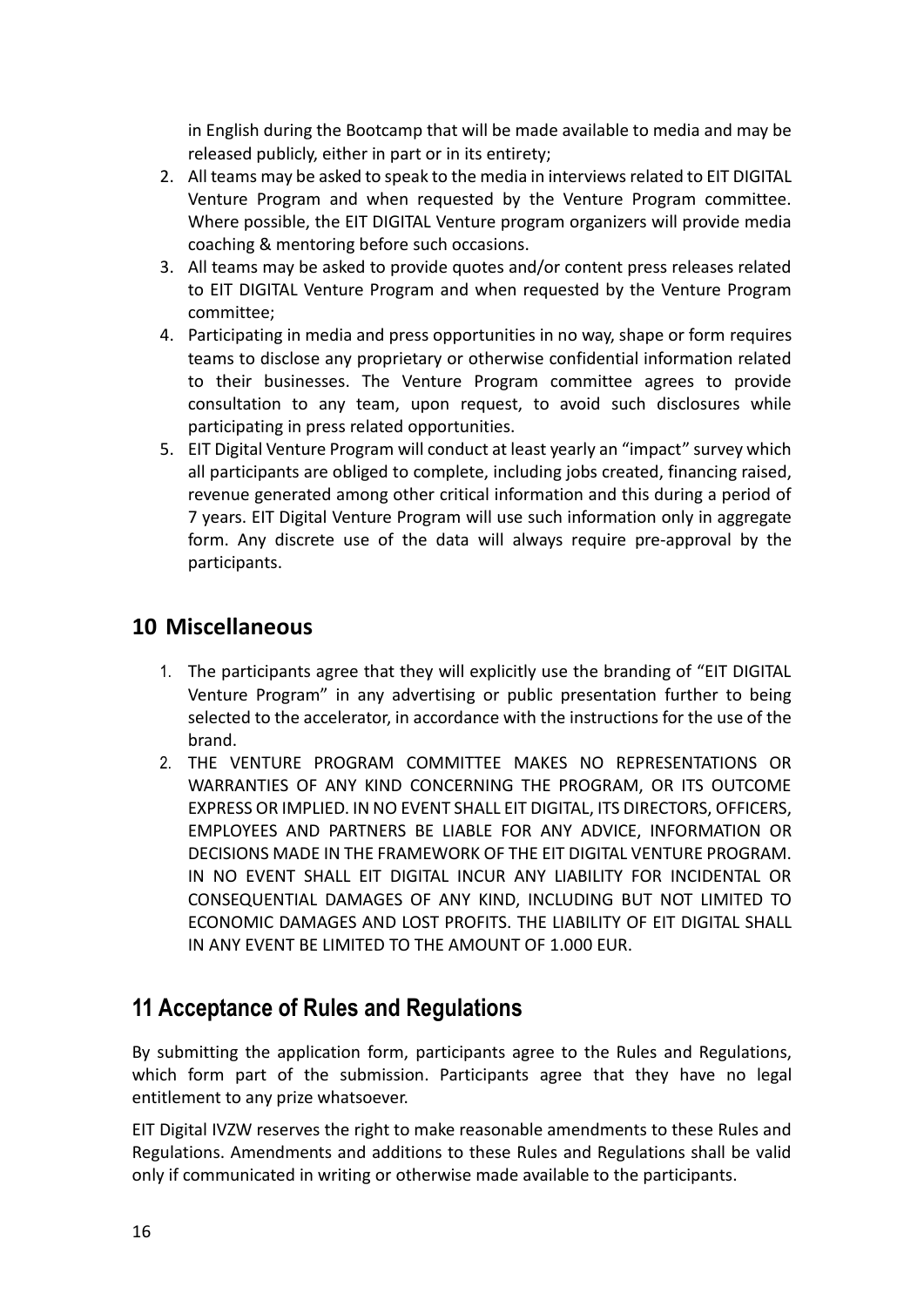Any deviation from these Rules and Regulations can only be made in writing and signed by an authorized representative of EIT Digital IVZW and the participant.

The terms and conditions of the EIT Digital Venture Program RULES AND REGULATIONS are governed by the laws of Belgium.

Any disagreement or dispute which may arise in connection with these terms and conditions which cannot be settled amicably will be brought before the exclusive jurisdiction of the courts of Brussels, Belgium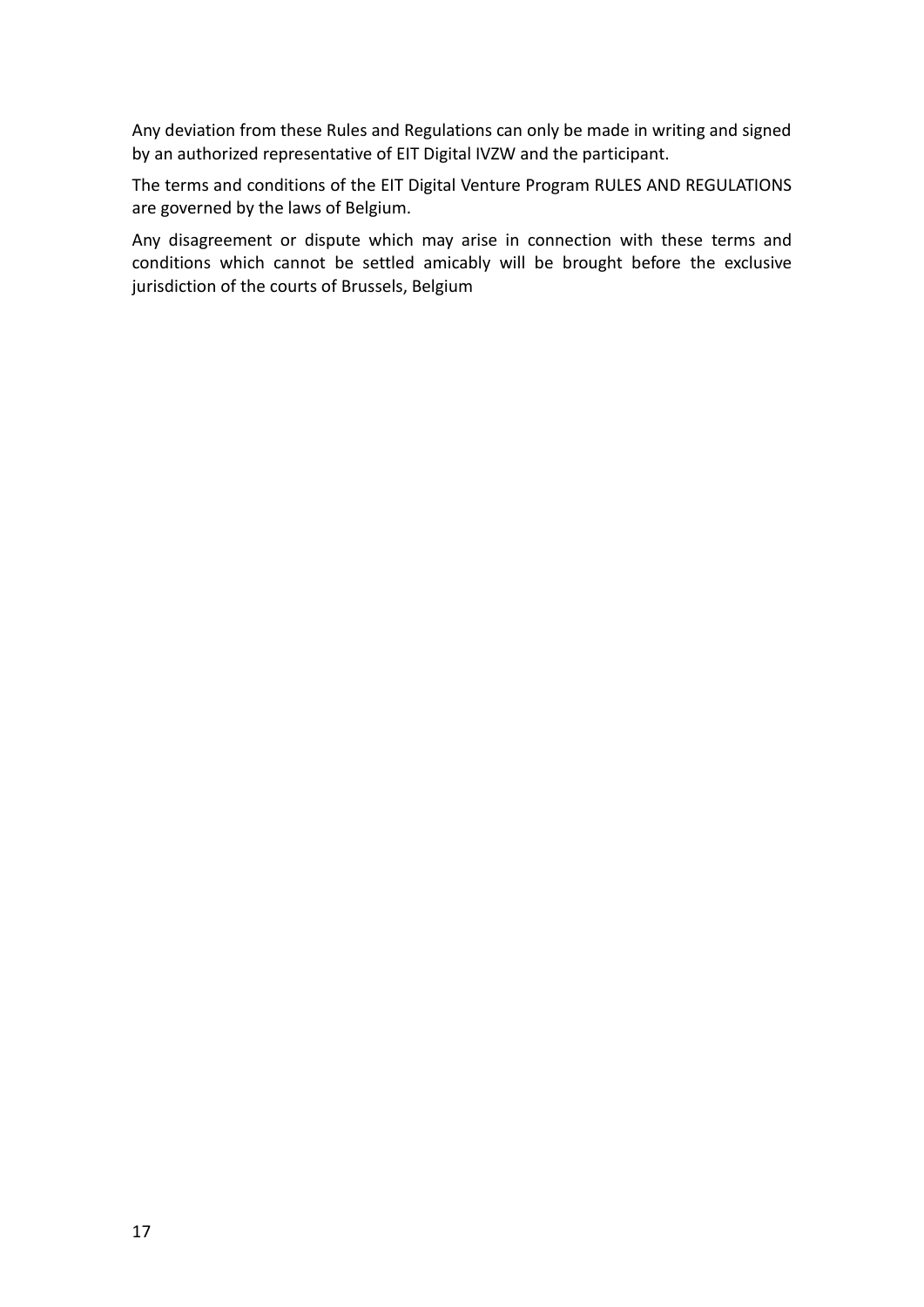### **ANNEX III**

### **SIMPLE AGREEMENT FOR FUTURE "EQUITY" (also known as "SAFE")**

#### BETWEEN:

FIRST PARTY

EIT DIGITAL IVZW (hereinafter referred to as "EIT Digital"), an international non-profit association under the laws of Belgium, having its registered office at Rue Guimard 7, 1040 Brussels, Belgium, registered with the Crossroads Bank for Enterprises of Belgium under the number 0831.431.639 herein represented by Prof. Willem Jonker (CEO)

And

SECOND PARTIES (hereinafter collectively called the PROMOTERS).

#### **Team Member I:**

Name, Surname

Date of birth:

Place of birth:

Id Number:

Address:

Email:

#### **Team Member II:**

Name, Surname

Date of birth:

Place of birth:

Id Number:

Address:

Email:

**Team Member** [*please insert subsequent numbers if additional members needed*]

EIT Digital and the Promoters being hereinafter individually called a Party and collectively Parties.

RECITALS:

- 1. The PROMOTERS have submitted an application to the EIT Digital Venture Program 2022 (hereinafter called the APPLICATION);
- 1. That APPLICATION submitted has for object the establishment of a new venture (hereinafter called the NEWCO).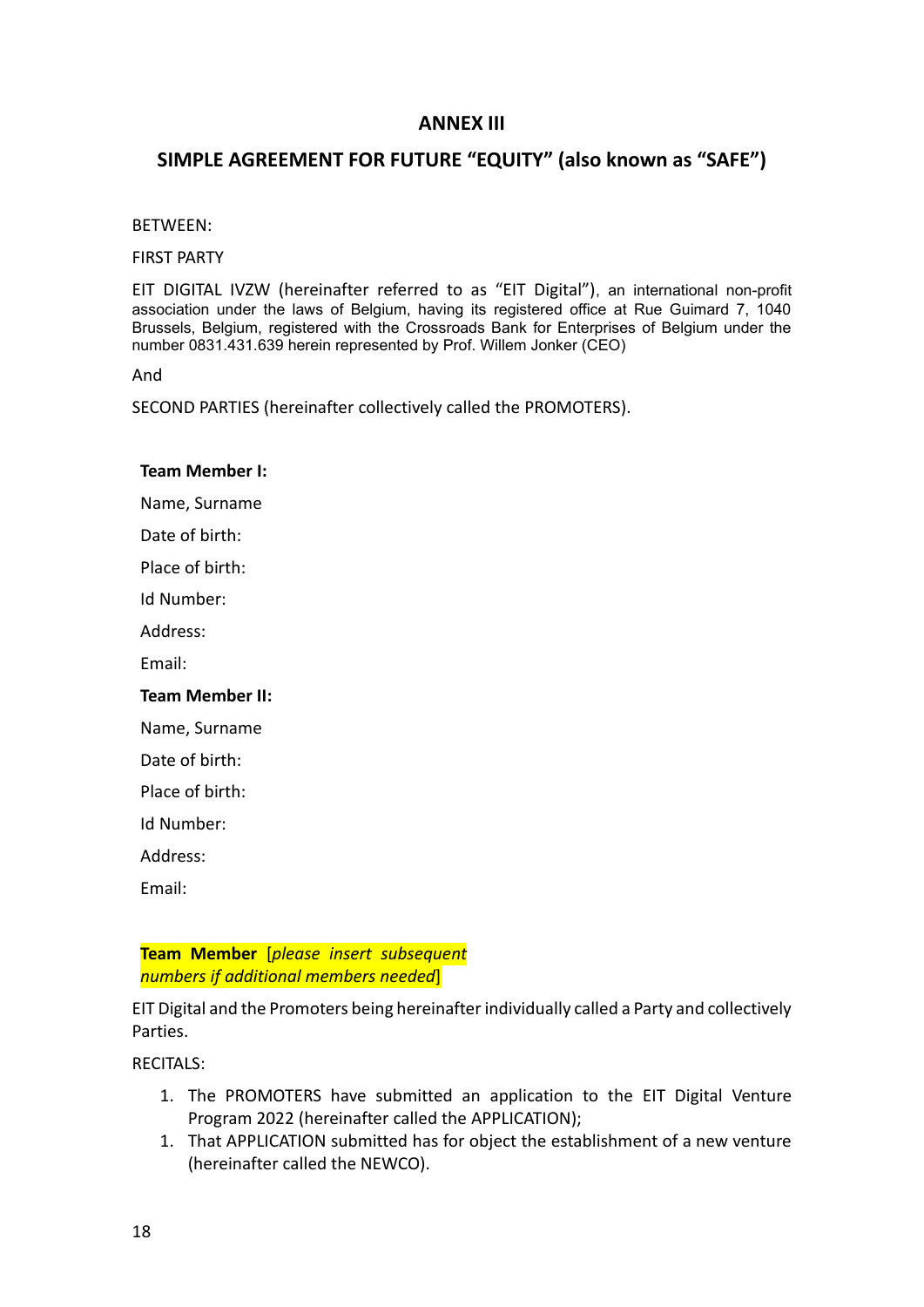- 2. According to Section 7 of the Rules and Regulations of the EIT Digital Venture Program ("EIT Digital Equity"), EIT Digital is entitled to a "right of equity" with regard to the NEWCO.
- 3. That "right of equity" with regard to the NEWCO is created to support the organization of EIT Digital and its sustainability.

The Parties, freely and in good faith, agree as follows:

#### CLAUSE 1

By submitting the APPLICATION, the PROMOTERS immediately and irrevocably undertake the obligations stipulated in this Simple Agreement or Future Equity (SAFE).

#### CLAUSE 2

By submitting the APPLICATION, the PROMOTERS undertake that, if the NEWCO is established no later than two years after the Effective Date of the "EIT DIGITAL Venture Program 2022 - Growth Package PRIZE AGREEMENT", they will give equity (shares of the NEWCO) to EIT Digital corresponding to the amount of 5% (five percent) shareholding. A Share Transfer Agreement must be signed within the same year of incorporation or maximum 100 days from the incorporation of the NEWCO.

The PROMOTERS and EIT Digital will in good faith further elaborate the details of establishing and realizing the equity position for EIT Digital in the NEWCO and will enter into appropriate undertakings, deeds and agreements in this respect, including, but not limited to the signature of a Share Transfer Agreement, hereinafter referred to as the "STA") and a Shareholders Agreement (or "SHA"), (document that will govern the relations of the shareholders in the NEWCO).

The PROMOTERS undertake to carry out the fulfillment of any legal, administrative, financial formality or any other requirement that might be imposed to them by the corresponding local/ national authorities of the territory where the NEWCO is incorporated, in order to effectively transfer the 5% equity to EIT Digital.

The PROMOTERS also undertake to negotiate and subscribe said Shareholders Agreement within a reasonable period of time agreed between the parties after the entry into force of the STA.

In order to guarantee that EIT Digital's rights as shareholder in the NEWCO are not be affected in the term comprised between the signature of the STA and the moment when the Shareholders Agreement is fully formalized, the PROMOTERS undertake to accept that the following clauses and provisions shall be included in the STA:

2.1 The PROMOTERS, upon the signature of the STA shall ensure that by means of a decision by the Board (and/or if required, by the passing of a resolution of the NEWCO's shareholders) the following actions will be undertaken: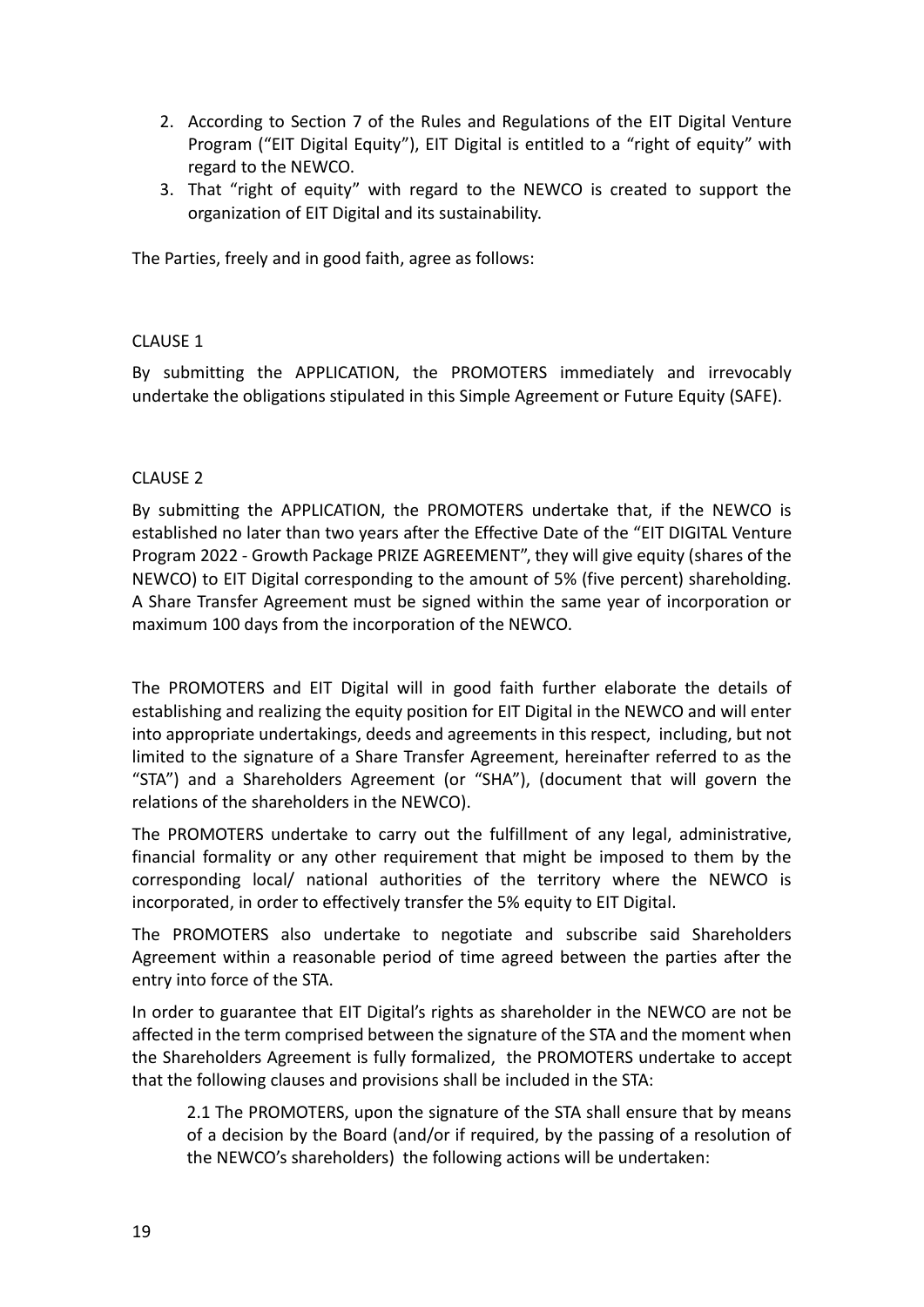- (I) the registration of EIT Digital into the Company's member register and, where required in the Companies' Registry of the jurisdiction where the company is incorporated as the holder of the shares under the terms and conditions of this Agreement; or
- 1. (ii) any equivalent proof that the shares have effectively been transferred to EIT Digital and that EIT Digital is legally registered as shareholder for the number of shares agreed under this Agreement.

The PROMOTERS shall collaborate with EIT Digital in the fulfillment of all the administrative, tax and corporate related formalities required by the local authorities and regulations in order to guarantee the EIT Digital shall be fully entitled and will be considered to all extent as a shareholder to the NEWCO.

- 1. To this end EIT Digital shall, if required by applicable local laws:
- 2.
- 3. select the notary for the execution of the transaction; and
- 4. pay for the corresponding administrative costs involved in connection with the transfer of the shares.
- 5.

2. 2 The PROMOTERS commit to organize a general assembly/ meeting of the board where it will be agreed that the following rights for EIT Digital will be included in the NEWCO articles of association and/or in the shareholders agreements. All shareholders shall provide for and/or agree to grant the following rights to EIT Digital and undertake the following obligations

- a. Pre-emptive rights to newly issued shares to be valid as from the date of EIT Digital Request,
- b. Guarantee that if EIT Digital offers its shares, and other existing shareholders do not exercise pre-emptive rights, EIT Digital will have the right to transfer its shares to a third party (not directly competing with the Company in the same market) at the same price per share as was proposed to the other existing shareholders,
- c. Tag-along rights,
- d. Unrestricted right for EIT Digital to transfer shares to affiliated entities,
- e. Unrestricted right for EIT Digital to participate in other ventures related to innovation activities,
- f. Besides the general right for EIT Digital to sell its shares at market value, EIT Digital shall have the right to disengage from the Company in the event of a material change in the business that might contravene EIT Digital principles and/or reputation through execution of a "Put option" obliging the Company to purchase the EIT Digital shares at their nominal value.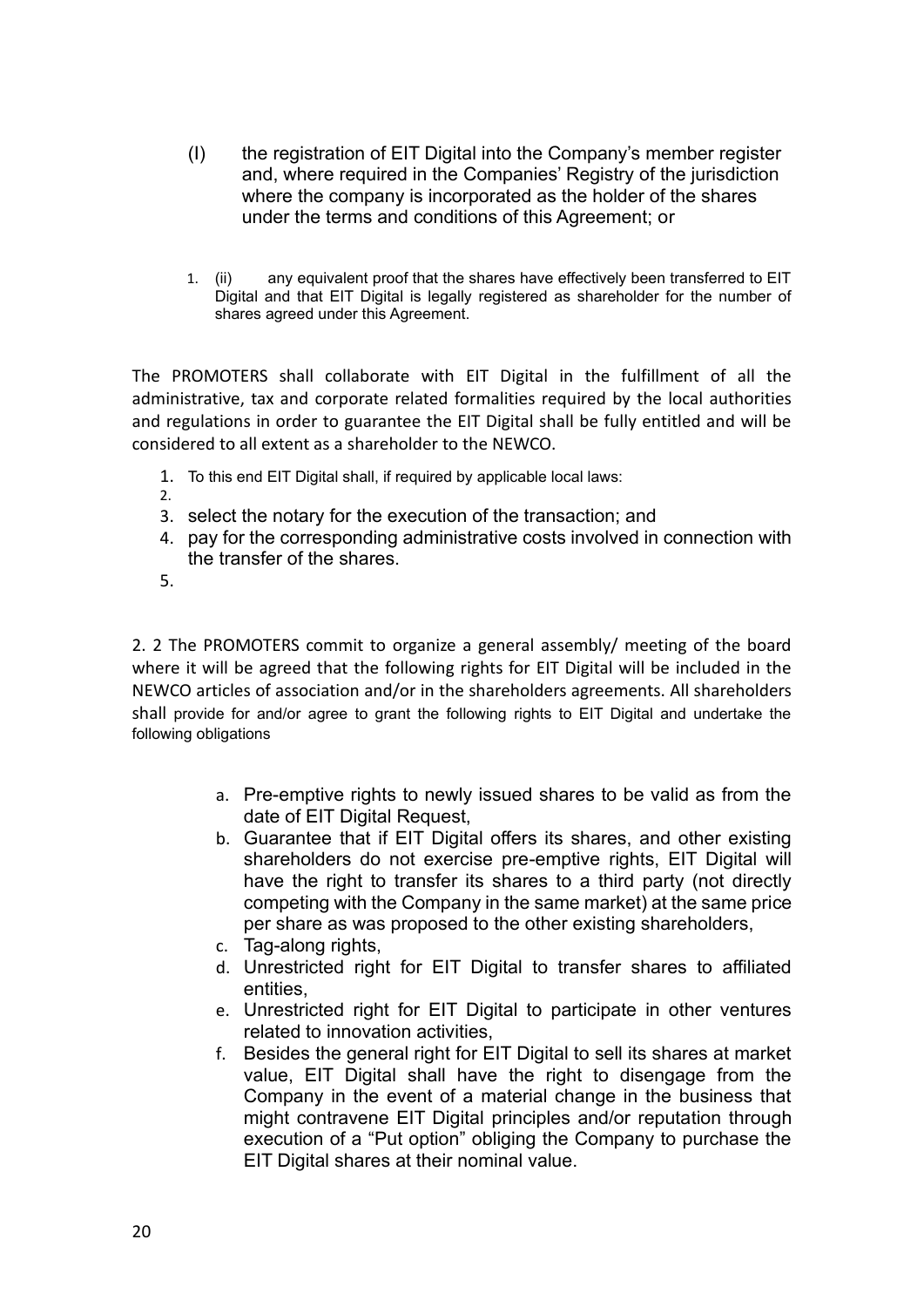The PROMOTERS, provided that the local legislation where the venture is incorporated does not allow to include the above- mentioned rights (shareholder's rights) in the articles of association of the NEWCO, undertake that the Parties shall negotiate and subscribe the corresponding shareholders agreement, where all the shareholders and the EIT Digital rights and obligations shall be detailed.

The mention in this document of all the above referred measures and provisions, shall in no case be considered as a limitation of EIT Digital's faculty to include additional guarantees and protective measures in the STA with the purpose of ensuring the effective acquisition of the amount of 5% (five percent) shareholding in the NEWCO.

#### CLAUSE 3

3.1. The PROMOTERS undertake to have the right of exclusive use of all "intellectual property" (e.g. registered and not registered) linked to the PROJECT. When the NEWCO will be incorporated, they undertake to transfer to the NEWCO the ownership rights or the right of exclusive use of all "intellectual property" linked to the PROJECT.

3.2. The obligation referred to in Clause 3.1. will always be neutral regarding the "right of equity" of EIT Digital, e.g. the transfer of the "intellectual property" to the NEWCO will not entail any dilution of the shareholding held by EIT Digital.

3.3. The Promoters do also commit without the prior approval of EIT Digital not to create competitive ventures providing the same products and services than the NEWCO and to ensure that the NEWCO shall not transfer material assets of the NEWCO to another company without market standard financial compensation to the NEWCO for such transfer of material assets.

#### CLAUSE 4

The Simple Agreement or Future Equity (SAFE) applies independently of the place or jurisdiction of the country of incorporation of the NEWCO, the PROMOTERS being obliged to ensure and take all the measures required to execute this Agreement and honour the obligations resulting from this Agreement according to the specific place or jurisdiction.

#### CLAUSE 5

In the event of default of the present SAFE by the PROMOTERS, EIT Digital may:

- a) Enforce this Agreement
- a) Or, in alternative, cancel this Agreement according to the law, being EIT Digital